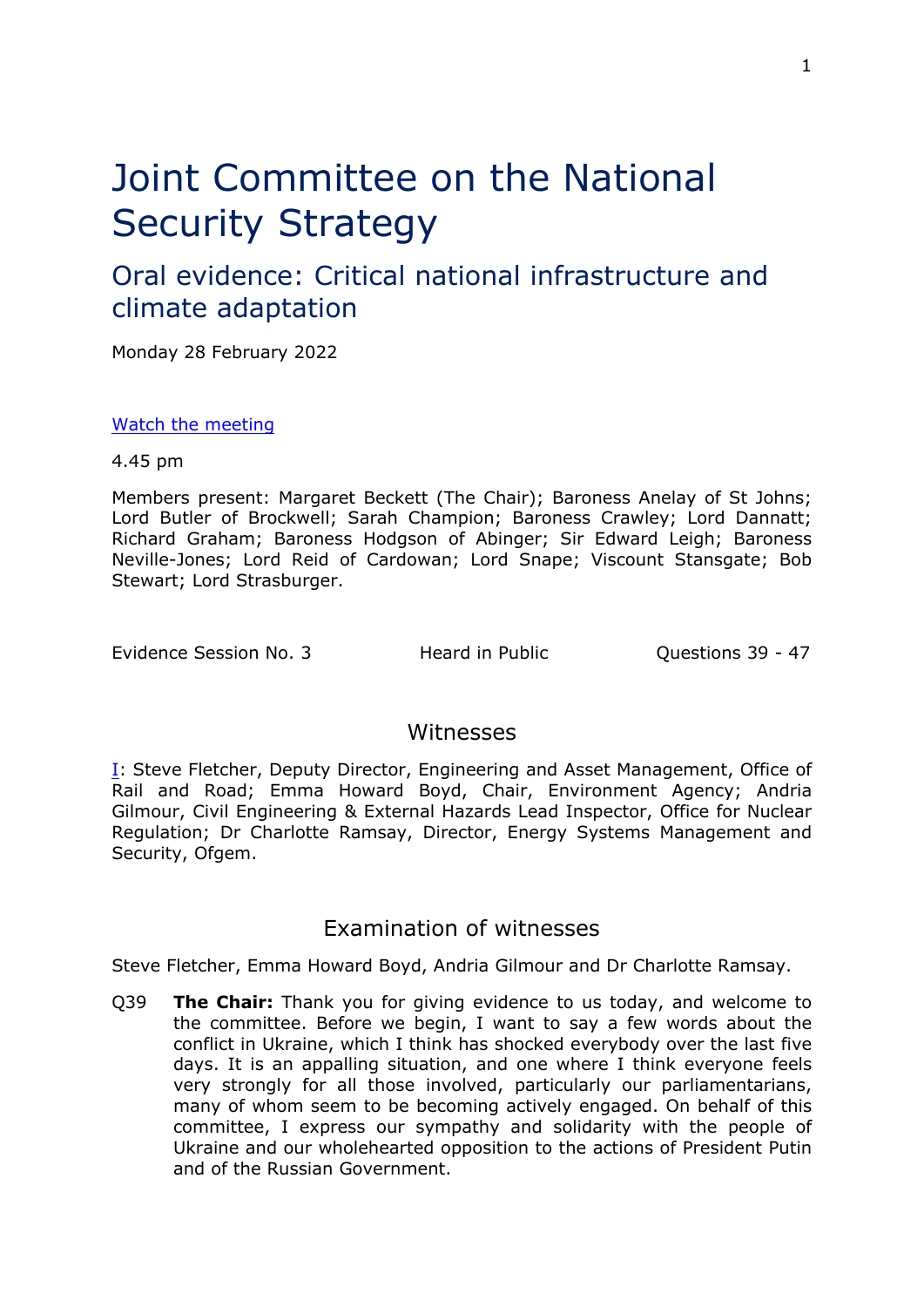#### **Hon. Members:** Hear, hear.

**The Chair:** This is the third formal evidence session for our inquiry into critical national infrastructure and climate adaptation. We are very grateful to our witnesses for coming today; they are among the key infrastructure regulators. This is a hybrid meeting and some members of the committee are joining us virtually.

This winter, we have seen a speedy succession of named storms, and they have had a significant impact on critical national infrastructure. What can we already learn from these events about how well prepared CNI operators were and how effectively they responded? Could I ask each of you to give a general reaction on that basis?

*Andria Gilmour:* Thank you very much. I am from the Office for Nuclear Regulation, where I am the lead civil engineering and external hazards inspector. External hazards are basically hazards that can be created by natural occurrences such as weather, so they encompass climate change.

The nuclear safety of the United Kingdom's facilities is our key concern. Despite the fact that we have had some quite challenging events recently, the safety of no nuclear facilities in the UK was compromised at all by the recent occurrences, and the principal reason behind that is that we expect all duty holders—the operators—to plan for events that are very much more severe than those that we have experienced in recent years. The actual planning assumption is for an event that has a one in 10,000-year chance of occurring in any one year. One in 10,000 is, as you can imagine, a lot more severe than the sorts of things we have been experiencing, severe and challenging to other infrastructure though they have been. I can give you assurances that the nuclear safety of the facilities has in no way been challenged by any of the recent events.

**The Chair:** Thank you very much.

*Emma Howard Boyd:* I am chair of the Environment Agency. We are an environmental regulator and we also have responsibility for flood and coastal erosion risk management in England. Throughout the recent storms we have had dual roles, both in how we have been involved in the incidents—making sure that our flood defences are ready up and down the country, most specifically where we have seen river flooding and preparing for tidal surges—and through our environmental regulatory work, where we work with other regulators to make sure that operators are equally ready for the changing environment and changing climate risk that we are seeing.

From a flood risk perspective, we look after 36,000 kilometres of rivers, twice the length of the UK rail network. We operate and maintain approximately 78,000 flood and coast defences, with a value of £26 billion. In relation to the other regulators, we also look at how we work at both local level and national level to make sure that critical national infrastructure is ready for flood risk, and we set out that clearly in the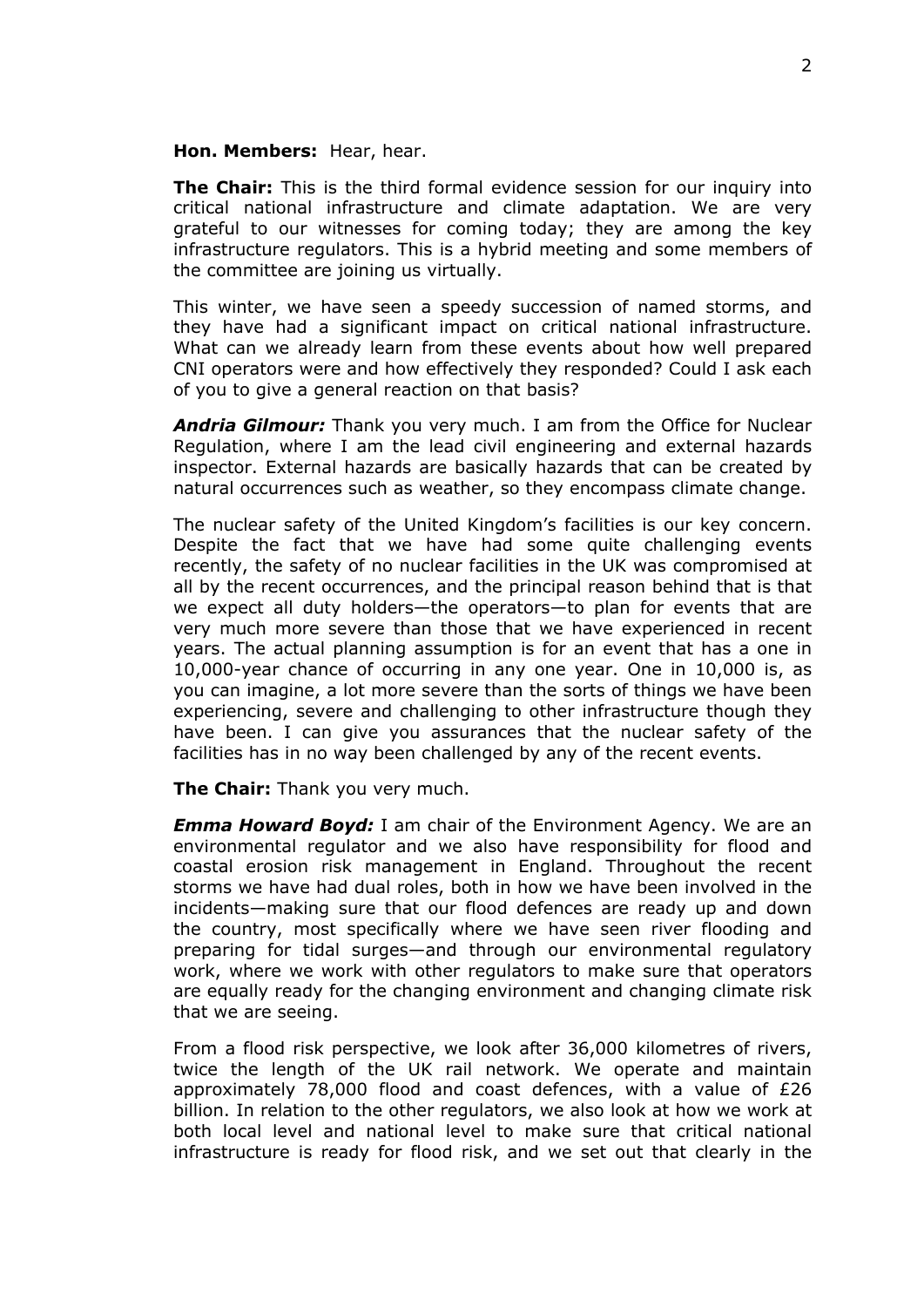flood and coastal erosion risk management strategy that we launched two years ago.

**The Chair:** Thank you very much.

*Dr Charlotte Ramsay:* I am the director for energy systems management and security at Ofgem.

To speak to the question about what the recent storms tell us about preparedness in the energy sector, they have given us an opportunity to test the approach that we have taken so far in regulating the network companies to build resilience into their networks and systems as standard. It has also given us a really big opportunity to learn lessons from experiencing what happened, and that is learning lessons both to play back to the companies that we regulate in improving existing regulatory frameworks and to learn lessons about how we regulate more broadly, so it is about price controls as they relate to the networks and the system operator price controls and Ofgem's stance on climate resilience more generally.

In response to the very first named storm, Arwen, we recently published our interim report into the incidents that happened around Storm Arwen. With the more recent run of three more named storms within a week, we have been reviewing the impact of those storms, and given what we have already done in addressing the Storm Arwen issues, we are not launching anything further. The Storm Arwen report has given us some broad areas for looking more deeply, which will come out in our final determinations in the summer.

It has given us cause to think more carefully about the investment that has been made to date in resilience. As part of assessing price control overall, we looked back into the previous price control to see how investment in resilience had been spent, and we have done some site inspections to make sure that reported site conditions and all that kind of thing match up with what we saw on the ground.

Prior to the storms, we had been doing those kinds of assessments. Storm Arwen has prompted us to think again and to think more carefully to make sure that investments to date have been suitable—ex-post stress testing, if you like. It has also given us cause to think about the effectiveness of the operational response. Resilience in the sector is not just about how much you invest in long-term infrastructure; it is also about how you respond when something has happened. For the energy sector, and for the power sector in particular, it would be about getting people connected and getting services back online. Storm Arwen and the more recent storms have given us a good opportunity to learn lessons from how well prepared the network companies were to get boots on the ground and get people reconnected.

Finally, it has given us another area of investigation into roles and responsibilities—making sure, particularly at the local level, that all the services and parties that may need to be involved in an active response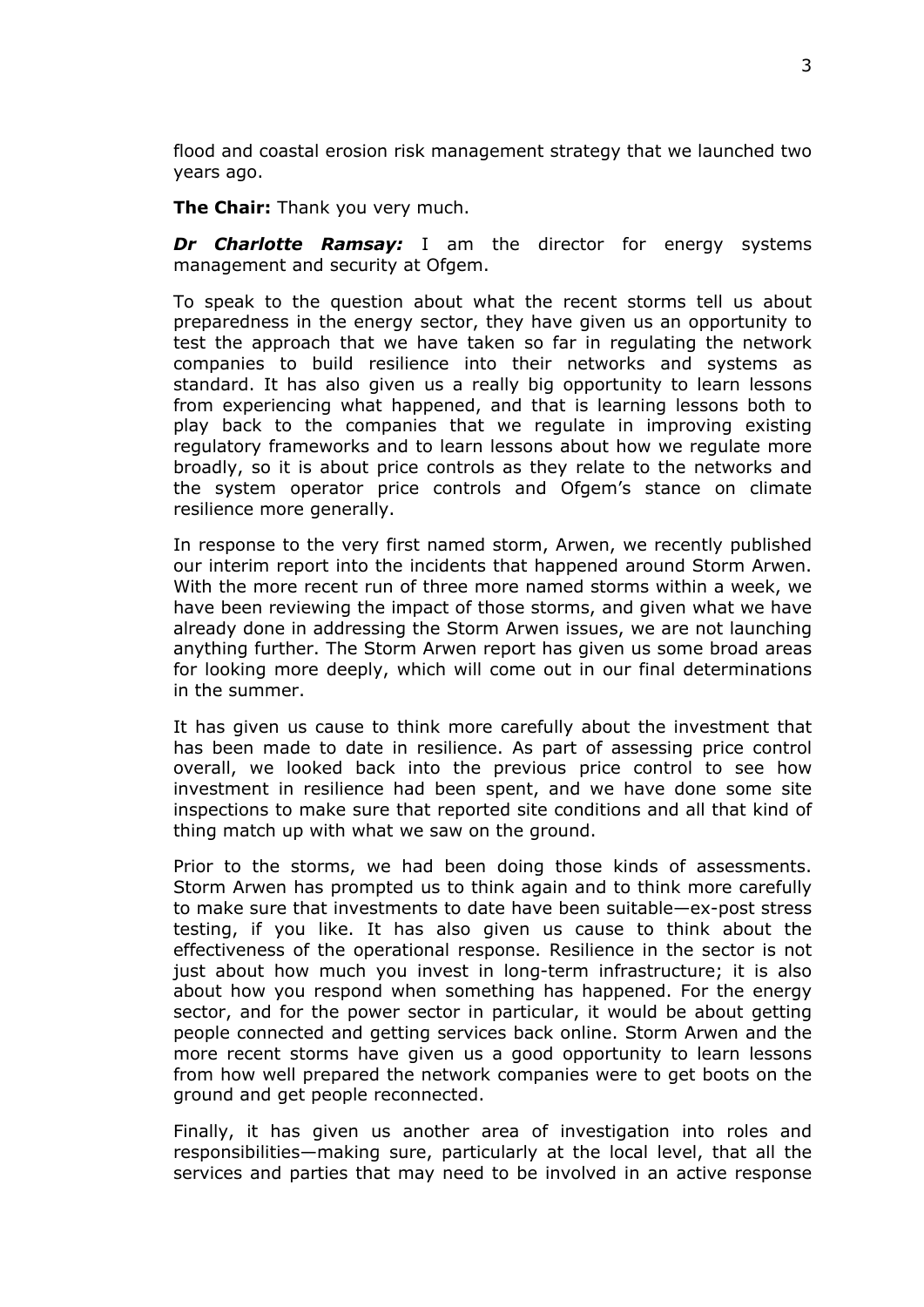know what they are doing and when they are supposed to be doing it and are able to communicate properly. That has been particularly relevant in supporting the most vulnerable consumers, who were often the ones who may have been left out through the Arwen disruptions. What opportunity has there been for observing the preparedness of the sector? It has presented one, and Ofgem is now in the middle of evaluating where the lessons learned are.

#### **The Chair:** Thank you.

*Steve Fletcher:* Good afternoon. I am deputy director of the Office of Rail and Road, responsible for leading the engineering and asset management teams and capital investment teams in the ORR.

In terms of preparedness, the recent storms demonstrated to us the vital importance of accurate forecasting to enable us at an operational level to be prepared for the events that were to ensue. We had three storms most recently, and through forecasting we identified that both rail and road demonstrated the capability to prepare, whether it be for key telecommunications to be resilient and capable for the events ahead, for maintenance gangs and teams to be available, or to set mitigations in place to ensure the safety of the operation of the road or the rail. We learned a lot of lessons from that.

The incidents that occurred during the recent events reinforced what we already know about the importance of vegetation management. We have all seen through the storms the impact of fallen trees. There is a need for rail and road to improve; it is a challenge, but we must get better at vegetation management and bring about different biodiverse approaches to the vegetation that is on the side of road and rail.

Furthermore, the recent events identified the importance of establishing regional, geographical river catchment area plans that are shared between agencies and all infrastructure operators. There are great examples already, but there are more opportunities. In Sheffield, the River Don burst its banks, which affected the station at Rotherham. On the flip-side, we have good examples of utilising strategies and investing in conjunction with the Environment Agency and other agencies, such as in the Lake District and the River Eden initiative, where the river was put back to its natural, meandering state, which helped to avoid spending an absolute fortune on hard infrastructure and, at the same time, protected the railway.

There was an incident in Haddiscoe in East Anglia with the washout of ballast from beneath the train tracks. Thankfully, no one was hurt. It is not great to see a train stop, but the point is that initiatives of the nature that we can do jointly with those in the Environment Agency and other agencies may avoid such situations happening again. It is a big task. The railway has a Victorian infrastructure. The industry is working hard to address the issues.

**The Chair:** Thank you very much. Do you want to come back, Emma?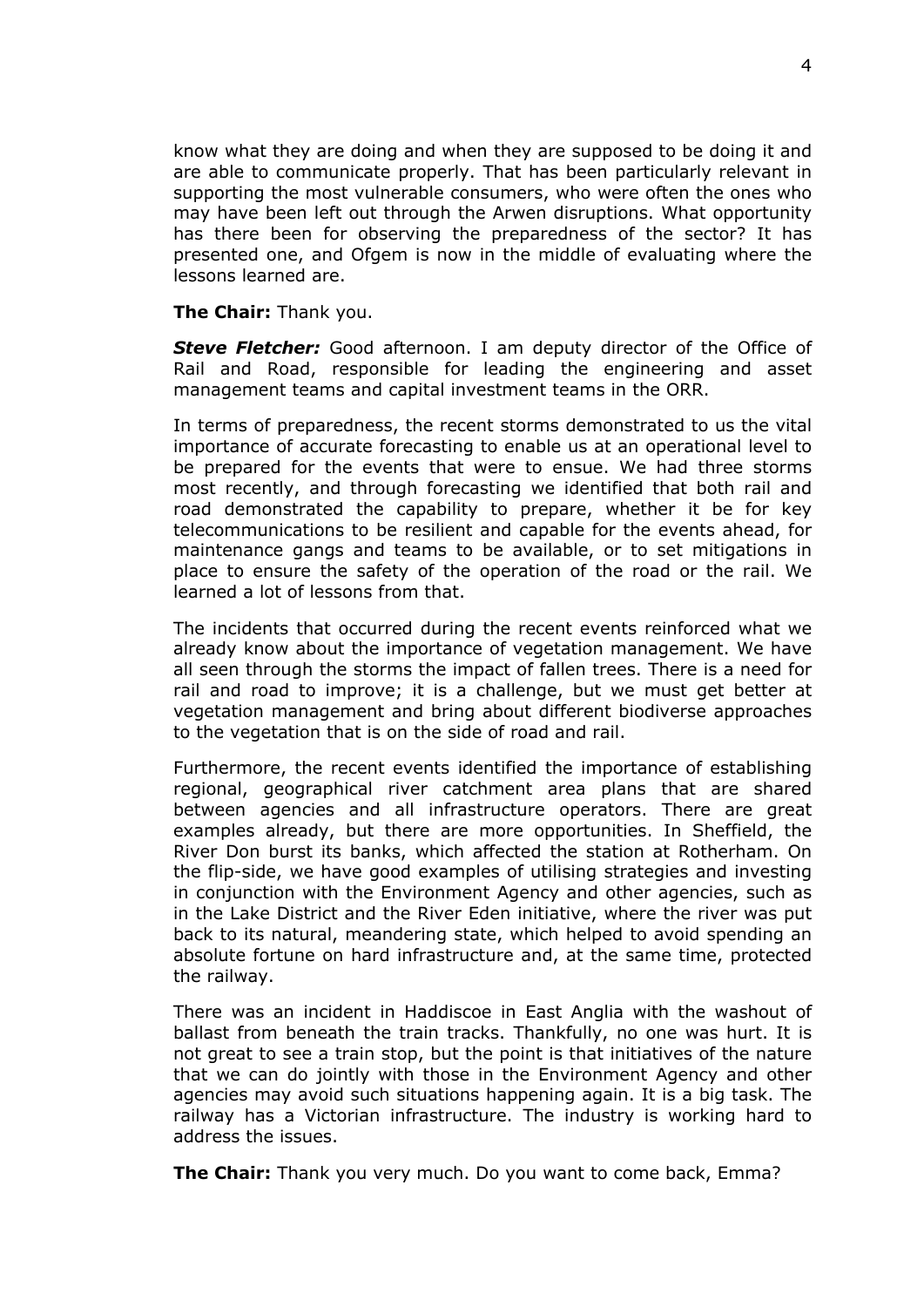*Emma Howard Boyd:* Yes, if I may, on warning and informing and some of the investment that the Environment Agency has put into working alongside the Met Office. Alongside their supercomputers and the naming of storms, we had probably the longest time ahead of the storms that we have seen, over the last 10 days, to give us an opportunity to work with other regulators to get prepared for the different types of impacts that we have seen. One thing that is very clear from my experience at the Environment Agency, where I have been chair for just over six years, is the interconnectedness each time we see a storm—obviously, our primary focus at the Environment Agency is flooding—and the resilience and preparedness for the multiple impacts that we are now seeing.

Ahead of our flooding and coastal erosion risk management strategy, we produced some long-term investment work that showed that, for every home that is flooded, 16 other people are affected by the infrastructure services that they use. I suggest that the recent experience of just the storms we have seen this year shows that the disruption, particularly to the rail, road and other utilities, is at a much higher level, and we now all need to look at resilience in how we operate through the events that we are now seeing.

**The Chair:** You make a very relevant point. We had evidence at an earlier session of this committee's hearings that the major floods along the Danube this summer were known about and predicted, and that information was conveyed in advance, but—I was going to say that nothing was done. I expect something was done, but whatever was done was completely inadequate. There are two elements: there is, as you quite rightly say, the importance of warning and understanding what may come, and then there is what you are actually going to do about it.

Q40 **Bob Stewart:** My questions are to you, Dr Ramsay, to follow up what you have said already. I am talking about climate resilience strategy and Ofgem asking the operators how they are planning for climate change in the future. Are you happy with what they said they are going to do in their response to you?

*Dr Charlotte Ramsay:* Are you referring to the forthcoming price control for the distribution—

**Bob Stewart:** The current price round, yes.

*Dr Charlotte Ramsay:* I cannot say directly whether we are happy with the strategies they have come back with, because—

**Bob Stewart:** You have not seen them.

*Dr Charlotte Ramsay:* —we are in the process of processing them. Final determinations, which will include our perspective on what to approve out of the investment proposals that come from the strategy and then commentary on the quality of the strategy itself, will not come until the end of this year. I am afraid I cannot say directly what we think of them, but I can give you a little of the history that got us to this place.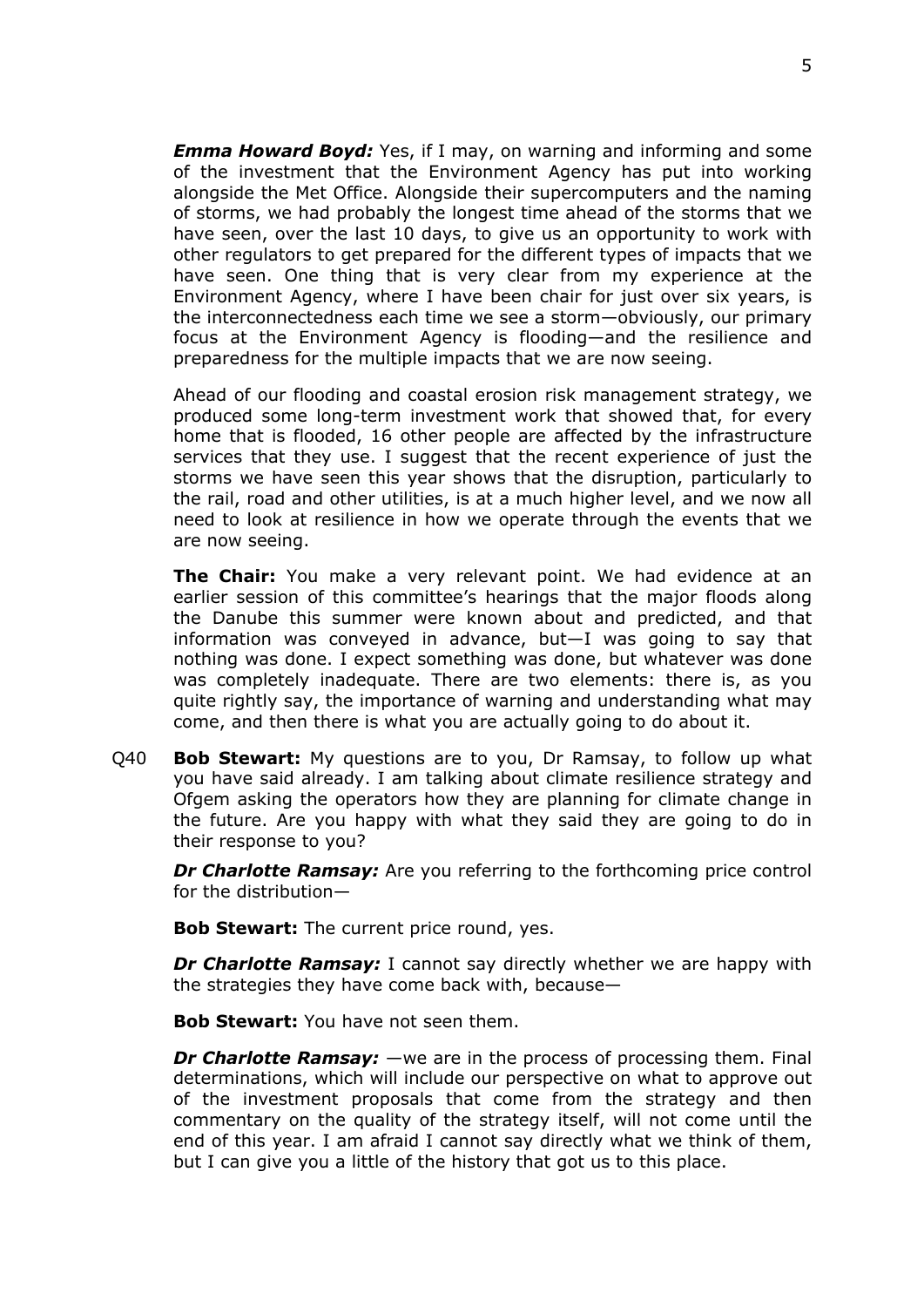Ofgem's perspective on resilience is that it has been a cornerstone of the price controls up to this point. It is not the first time that we have asked network companies to put resilience at the heart of their proposals. It has always been at the heart of proposals. The focus on climate resilience specifically is the first time that it has been brought into the price control structure.

We expect to see the network companies taking what they already know about what they need to do to keep their networks resilient, and demonstrating to us, and to the wider sector, that they are taking into account appropriately the specific risks that come through climate change. We have given them some very specific structures to come up with, albeit variable, proposals that come from being in different geographic locations. They should be making efforts to work transparently together, take common assumptions, work with things like the Government's climate change risk assessment and outputs from the environment agencies and other expert areas to help build more of a common understanding as to how we then tackle these risks as a sector.

**Bob Stewart:** How far in the future are you asking them to plan for? In years?

*Dr Charlotte Ramsay:* We have not been explicit about how we expect them to deal with this challenge. We prefer to give them that challenge, as they are best placed to evaluate the risks themselves and the response. Typically, the network operators would look to something like the industry standard of the future energy scenarios, which play out energy scenarios to 2050, but they would also take into account the timeframes that other expert agencies are dealing in. The timeframes that are viewed for the climate change risk assessments would be the timeframes that the network companies would also be viewing for them. We have not given them a specific boundary.

**Bob Stewart:** You are looking at the Government's interim report, which says that customers should not be off the grid for as long as they have been in the past. Is that something else that you are pressing on the operators?

*Dr Charlotte Ramsay:* Absolutely. We have been impressing that on the operators for a very long time. The incentive frameworks and the regulatory frameworks that we have in place for both transmission and distribution networks focus on resilience outputs and on incentivising the operators to invest appropriately to minimise customer interruptions and customer minutes lost. There has been a focus for a long time on improving the reliability of the network, which has a knock-on impact on improving resilience overall as well. We have had the foot on the gas on this for some time. With the addition of the climate resilience strategy and the requirement for that, you are seeing us turn the dial in stressing the importance of this.

The focus on climate resilience opens the question more broadly about how much resilience we want and what resilience standards we are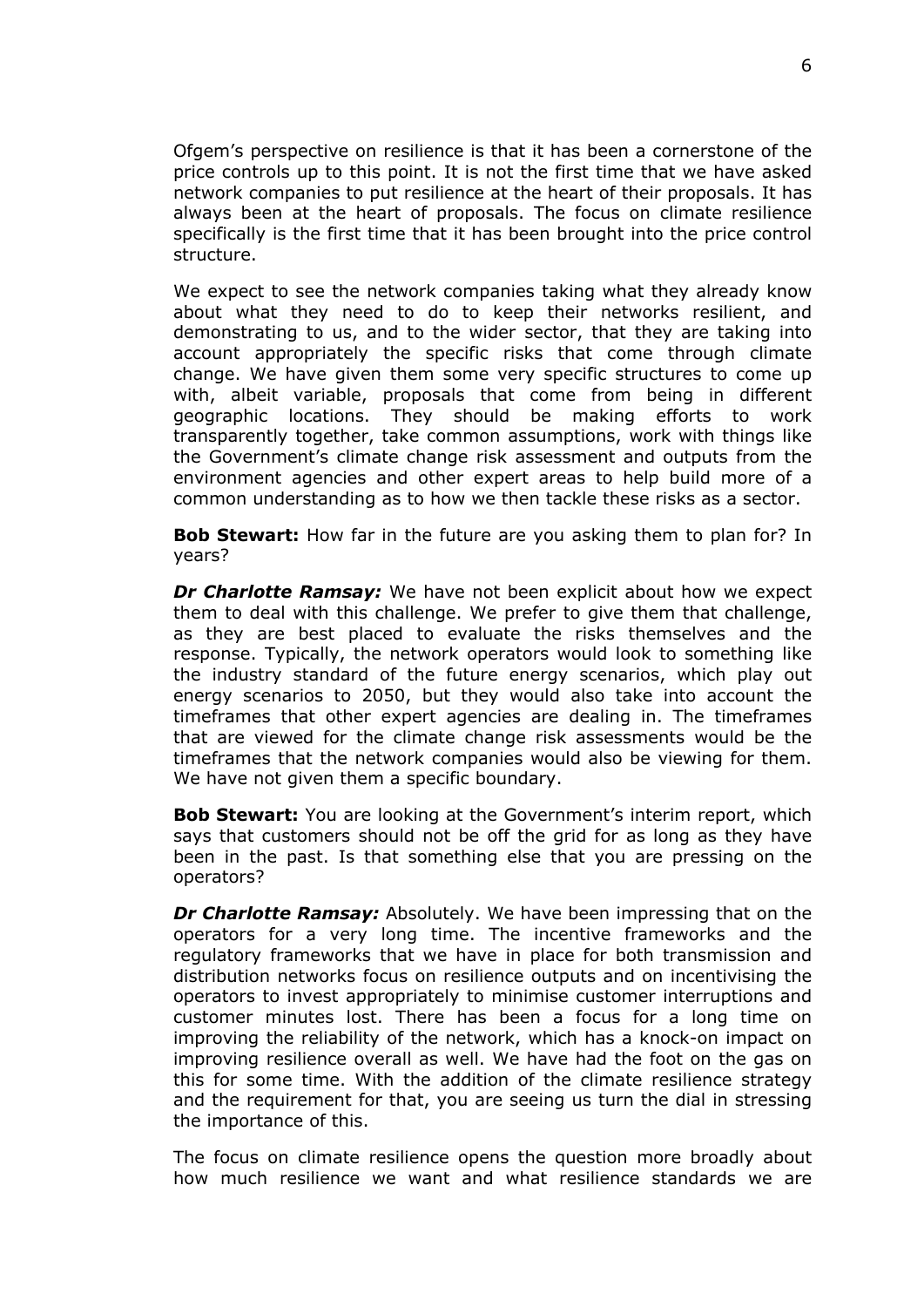working to. Ultimately, there are broader questions to be asked about who pays for that, what standards we accept, and whether absolutely no interruption is where we want to be. If it is, we need to have a broader conversation, initiated by the Government, about who pays for that.

**Bob Stewart:** If the Government do not want to.

*Emma Howard Boyd:* One thing that has become clear to me is that we need the environmental regulators to work in lockstep with the economic regulators and the financial regulators. We have seen the Bank of England and the PRA introduce stress tests on climate change for companies and banks. We are seeing greater duties on the economic regulators. Ofwat has just been charged again with upping the way it looks at resilience to climate change working with the water companies, but equally we need to make sure that that chimes with the environmental regulators.

We know from the investment that we have put in place over the last decade, and as we can see just from what happened last week, that although sadly something like 400 homes have been flooded in England, over 40,000 properties have been protected from flooding because of the investment that we have put into protecting homes and properties. It is about how we work together as regulators, and are asked to work together as regulators, to align with standards of protection, knowing that we cannot protect everything but working together to build in resilience for the climate change that we know is locked into the system for decades to come.

**Lord Dannatt:** Could I take you up on one aspect of that? It is really good that 40,000 properties that were threatened have not flooded. What proportion of those are in large conurbations and areas that meet your threshold? I am speaking from a rural perspective. The threshold is often quite high for further investment in rural areas, frankly, so you get flooded or you may get flooded or you have the threat of flooding, but actually you are below the threshold and not much will happen in your area. Is there any consideration for reducing the threshold to widen the spend in rural areas?

*Emma Howard Boyd:* That is where we look at the overall risks in how money is spent along different rivers and coastal areas. As part of our current flood programme, we have slightly changed the way investment is made. I can provide you and the committee with details as to how money is spent up and down the country and between rural and urban areas. It is something that we have adjusted and will continue to adjust, and we will make sure that land is better protected too.

Our primary focus has been lives and properties, and working with different communities using different measures. Where we are not in a position to put in larger schemes, we may look at nature-based solutions or property-level resilience to help individuals become better prepared for flooding.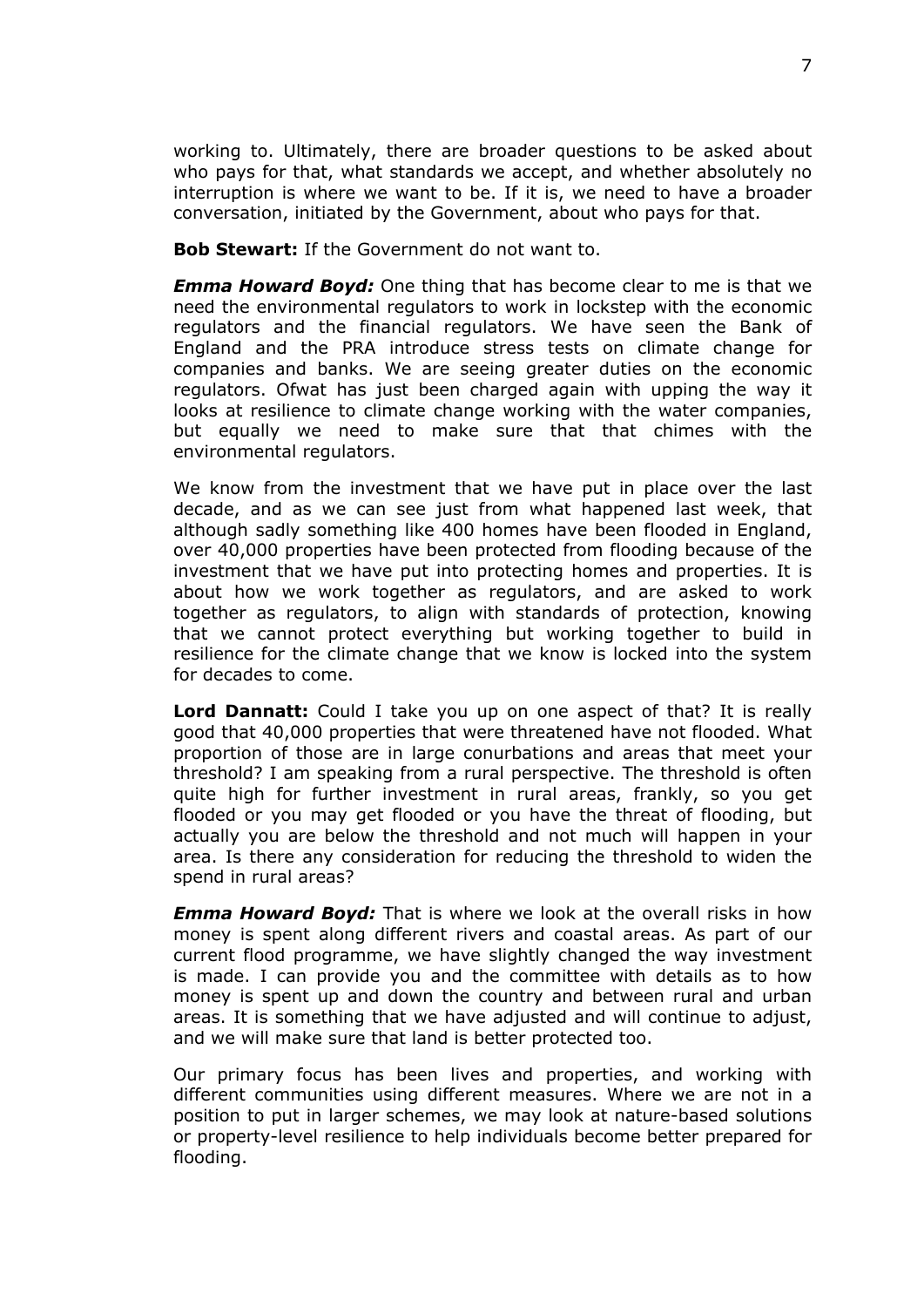**Lord Dannatt:** I am sure the committee would like to see that information.

**The Chair:** Yes, I am sure we would.

*Steve Fletcher:* Could I step in to build on your point with a general point? I want to reinforce the fact that if we all work in isolation as regulators, there is an opportunity missed. I mentioned at the very beginning having joint strategies. There are a number of examples where, in rural areas, investment from the railway supporting investment from elsewhere in the environment is better spent and money is saved. There are opportunities, and we need to encourage more co-operation between our organisations and the infrastructure managers to make sure that happens.

*Emma Howard Boyd:* It happens in a more ad hoc way.

*Steve Fletcher:* It does.

*Emma Howard Boyd:* I would really encourage this happening automatically and being embedded in the way we operate.

**The Chair:** Thank you.

Q41 **Baroness Hodgson of Abinger:** Good afternoon. My questions are about forecasting tools. What assumptions or forecasts do you use to understand climate risks, and more short-term risks from extreme weather, against which you then assess operators' adaptation plans? Are the same forecasting tools used by you all?

*Steve Fletcher:* The Office of Rail and Road does not utilise its own risk assessments as the regulator of Network Rail, holding it to account. On behalf of the DfT, we assess what they are doing with regard to their delivery plans. As part of our work, we engage independent consultants and independent reporters to assess what they have done and how they review and utilise risk assessments, and see where they source the information to enable them to do so.

As a regulator for rail and road, we are part of the infrastructure operators adaptation working group in which Network Rail, National Highways and the Environment Agency pull together and work together in workshops looking at risk assessment. As a regulator, we do not manage and we do not do; we test and challenge and ensure that Network Rail is undertaking risk assessments as it should.

*Dr Charlotte Ramsay:* It is a similar picture in Ofgem. As an initial input, we would take common sources such as the climate change risk assessment as giving us a common overview. I cannot comment on what other regulators use, but I suppose I expect that that would be a common source of information for all. It is certainly the common source of information that we expect those we regulate to turn to for initial input.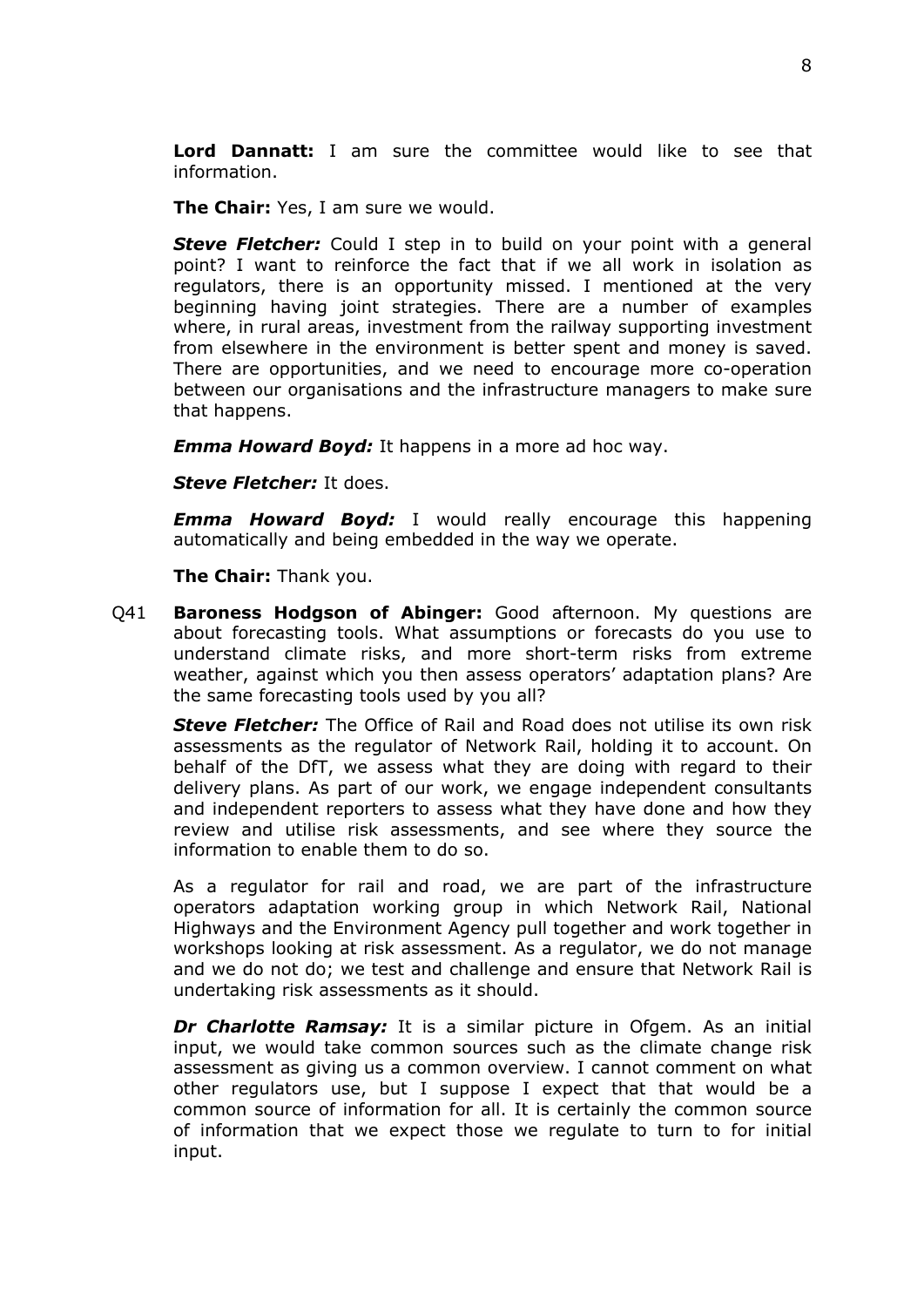We are building all the time the expertise in evaluating what companies are coming back to us with. To the point made earlier about the climate resilience strategies being something that we have asked for for the first time, there is a challenge in being the regulator on the other side of that. The regulatory toolbox is normally one of comparative analysis, like recognising that we are not a teacher marking the homework with the same level of expertise as the organisations that we are regulating.

The ability to be able to critique the network operators' strategies will come in part from what we are doing to try to encourage them to bring transparency to their own thinking and to encourage critiquing collaboration across the sector. That said, we have our own small, inhouse team of engineering experts who go out and undertake audits and all that kind of thing, so that brings a certain amount of capability to critique in-house.

*Emma Howard Boyd:* As I have already explained, we work very closely with the Met Office on our warning and informing through the Flood Forecasting Centre and the analysis that it provides. This is where we combine our hydrological information alongside their meteorological information to understand the prospects for flooding, or not. We are looking at how we flip that the other way round to prepare increasingly for drought.

In relation to our flood defences, particularly those made of earth, it is really important to understand the impacts that weather is having on that infrastructure. They get a pounding from the rain and the storms, but they can also dry and crack in hot weather. We work with government scientists and the Hadley Centre on the five-year cycles of modelling that show that we are heading towards warmer and wetter winters, et cetera. That is the sort of information that we are factoring into our work and our flood strategy.

*Andria Gilmour:* In the nuclear industry, our expectation is that all operators plan for reasonably foreseeable climate change effects for the entire period of operation. For an ageing AGR power station, that is obviously quite a short horizon, but for the proposed new-build facilities that are being constructed or planned at the moment it is quite a long horizon. We refer them to the United Kingdom climate projections 2018 as the current relevant good practice in this area, and there are a number of planning scenarios within that. Not all operators have fully adapted from UKCP09 to UKCP18, but we are expecting them to have achieved that within the next couple of years. One of our regulatory interventions is to ensure that that is happening in a timely way.

#### **The Chair:** Thank you.

**Lord Dannatt:** Can I briefly follow up with the Environment Agency? Thank you for your last answer. I am probably asking slightly parochially about eastern England, which traditionally has the least rainfall, but there are tidal surges and the coast does not have the great granite and rock protection that the west coast of the country has, and there is a lot of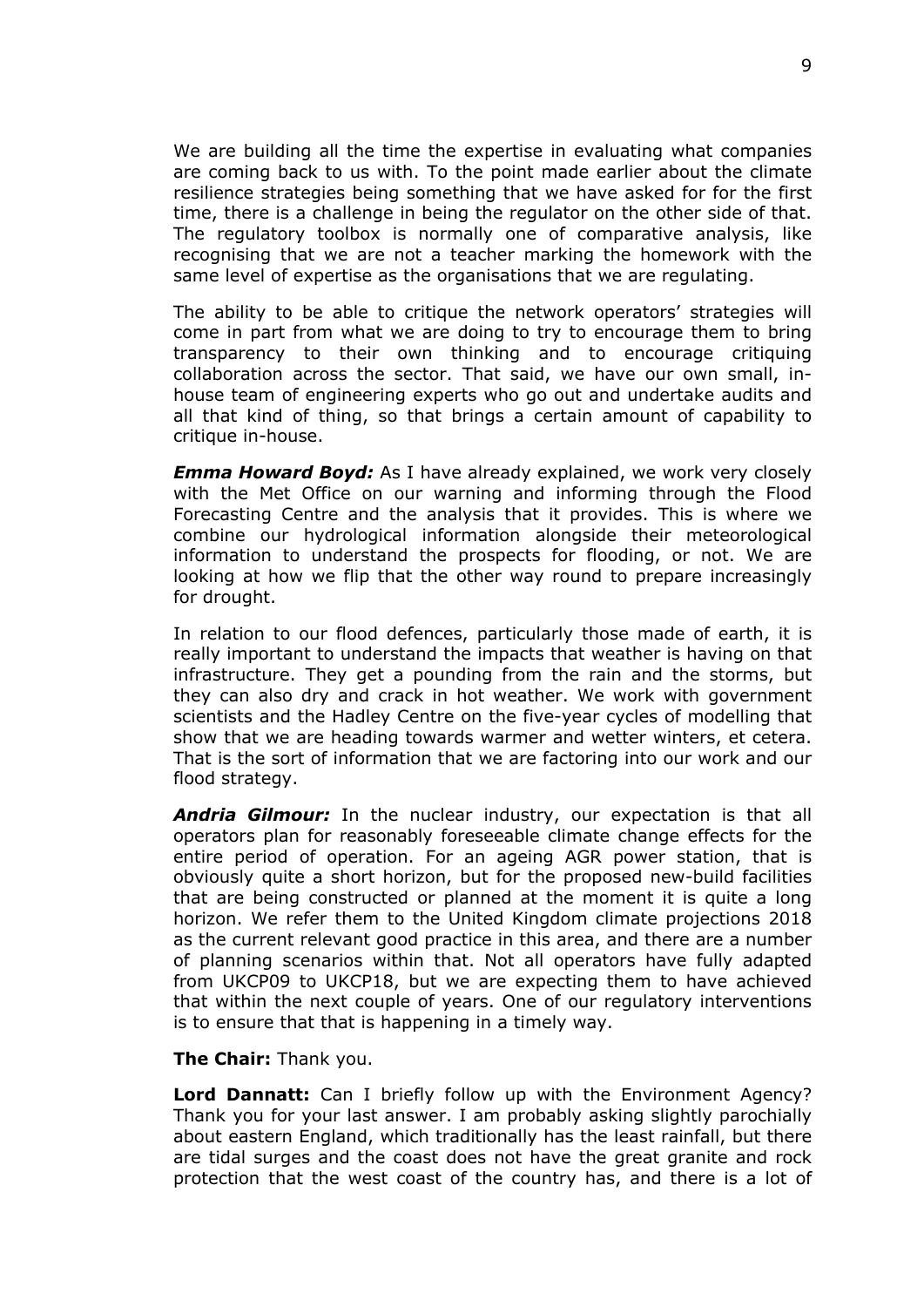erosion and an increasing amount of flood damage. I come back to the question I asked before. Are we looking at the thresholds to increase investment in protective infrastructure? I think we all recognise that climate change will exacerbate these problems, particularly in the east of England.

*Emma Howard Boyd:* I am very happy to supply the information that shows the breakdown for coastal and inland protection. We work on risks, and I think I am on record as saying that although we want to build back better—this is where we are talking about protecting homes—over time, we may collectively as a country need to make decisions about building back to better places. On the east coast, we have worked with the operators of the gas terminal at Bacton not only to better protect the gas terminal, which is responsible for something like 20% of gas supply to the UK, but, by working very closely in raising additional finance from those operators, to protect two villages with the fantastic sand scheme that we have put in place, which will provide about 25 years of additional protection while we build in further resilience.

I am really keen that we focus on the new infrastructure that is due to be built in this country. The IPA has set out some £650 billion-worth of new infrastructure build by the end of this decade. The money that has been allocated to flood—something like £5 billion—is a tiny fraction of all the new infrastructure that will be built in this country, and is roughly 50% government funded, 50% private sector funded.

We need to work out the best way to make sure that that infrastructure is built with resilience at its core, and given that I have a background in finance, I am working way beyond the Environment Agency with other initiatives such as the Coalition for Climate Resilient Investment or the taxonomy that the Treasury is looking at to make sure that we are embedding resilience into finance strategies. We are delighted with the doubling of our flood budget, but if you just look at new-build infrastructure, it shows how much more investment will be required to make sure that the new infrastructure is resilient to the range of weather events that we will experience. We have focused on flood, but there is the heating element of it, as well as wind and other damage.

Q42 **Richard Graham:** Turning from the east to the west and the south, may I seek your thoughts, Emma Howard Boyd, and the Environment Agency's thoughts, on a plan that some of us put together before the pandemic? It was an outline plan, if you like, to look at ways of resolving the distribution problem in water. Effectively, we have too much water some of the year in some parts of the country, and too little at other parts of the year in others. If we could magically transport the water that comes from the Welsh hills, and floods counties and cities along the River Severn, into Thames Water's area in order to ensure that it does not run out of water in the summer, it would be a huge leap forward.

The Severn partnership was formed precisely to look at ways of doing that—effectively to catch, through reservoirs, water in the Welsh hills and pipe it down through the river later, and so on. The truth is that two and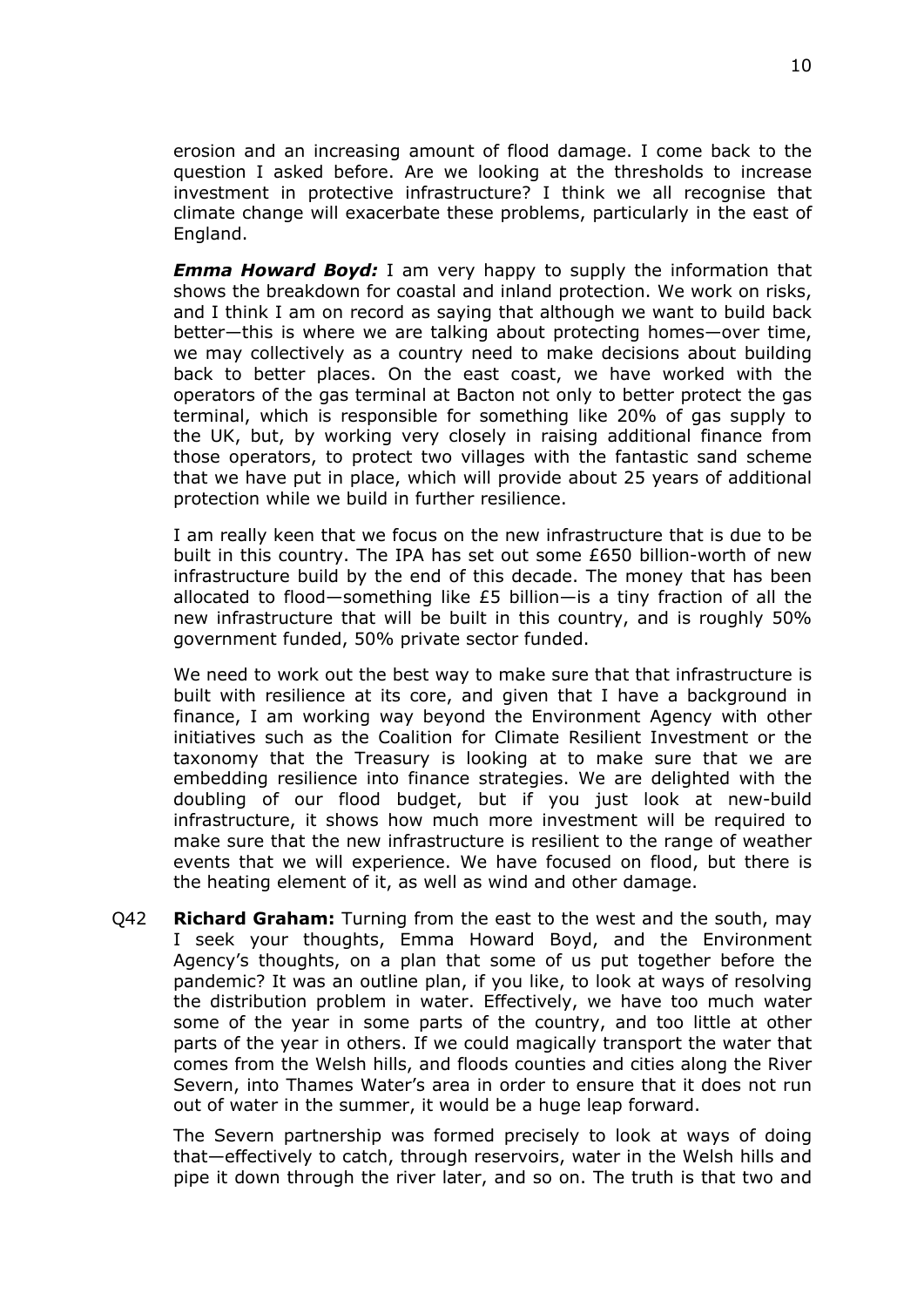a half years later quite a lot has been said, but very little done. What can we do to try to move that project forward, assuming that you are broadly in support of it—Severn Trent certainly is—and how can we try to make sure that those sorts of strategic approaches, which will affect two major regions of the country, can change the dynamics of having too much in the flooding season and too little in the summer elsewhere?

*Emma Howard Boyd:* Thank you for your question. That sort of partnership working along catchments will be incredibly important as we look at too much water, too little water, and indeed at water quality. This is where I think, as I have already touched on, it is really important that we have the environmental regulators working with the economic regulators and, where possible, with financial regulators.

Not specific to the Severn partnership, but specific to how the Environment Agency is working with Ofwat, we have various initiatives where we are aligning our thinking and work on resilience, to too much and too little, with Ofwat's five-year cycle of price reviews. We have various initiatives that are partly to do with environmental improvements, and another one called RAPID, which looks at infrastructure investment. It will look precisely at some of the initiatives that you have talked about—taking water when it is plentiful, and storing it or taking it to other parts of the country.

We have also set up a network of water resources groups at regional level, where again we are working with all the relevant partners, including the right regulators and the right water companies, to look at the required investment in the sorts of infrastructure that you are talking about. It also needs to be combined—knowing the river that you are talking about—with nature-based solutions. I am hopeful that over the next period we will start to see progress and plans joining things together.

Working with Severn Trent and Ofwat, the Environment Agency certainly saw some encouraging developments in green recovery plans, some of which Severn Trent bid for or put up plans for, to accelerate investment in these sorts of initiatives without waiting for another five-year price review. Those are the sorts of things that I regularly discuss with the chair of Ofwat.

**Baroness Anelay of St Johns:** Perhaps I could follow up with the Environment Agency and ask for an explanation, for somebody who clearly is fairly new to some of this anyway. In talking about levels of resilience, you referred in passing to considering where resilience might be a matter of too much or too little. As a lay person, I can only think of too little. How would I recognise too much resilience if I were in your job?

*Emma Howard Boyd:* I was talking about too much water—sorry, I missed a word out—and too little water. We can find ourselves going very quickly in certain parts of the country from too much to too little. Certainly in Cumbria, shortly after the floods in 2015-16 we moved into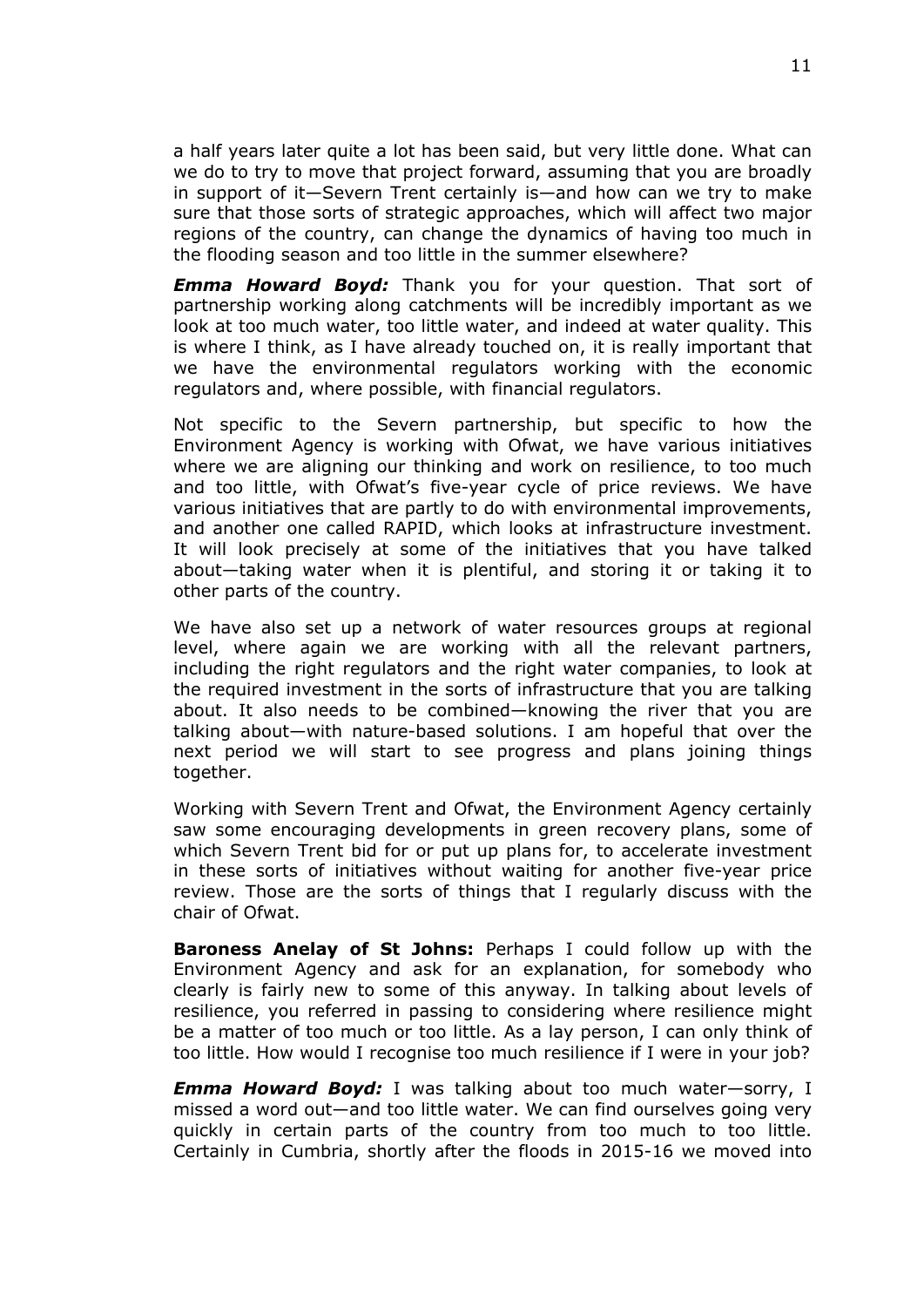water shortages because of the way the water system works in that part of the country. Apologies for missing a key word out.

**The Chair:** That is admirably clear, thank you.

Q43 **Baroness Neville-Jones:** I think my question is directed at Ms Gilmour. You began to tell us a bit about the way you approach and regulate the whole question of the operators' attitude to their plans for climate change and extreme weather. I would like to put to you three short questions.

First, how regularly do you review the operators' climate change planning assumptions, and what they say they are going to do by way of adaptation and mitigation? What view do you take of their assessment plans? Do you look at whether they are commensurate?

Secondly, do you see any need as a result of recent experience with weather to revise your approach to regulation in respect of climate change?

Thirdly, are there any lessons from the way you go about increasing resilience that are not being applied and could be applied to other sectors?

*Andria Gilmour:* First, on how frequently we look at the plans for dealing with climate change, for new facilities we spend quite a lot of time doing that prior to key regulatory releases, which could be start of construction, start of bringing fuel on to site or start of active operations. That is when we do most of the consideration on new build, but subsequent to that, and for all existing facilities, we insist that all operators undertake a periodic review of safety, at most on a 10-yearly basis.

**Baroness Neville-Jones:** Safety and resilience are obviously closely connected, but they are not quite the same thing, are they?

*Andria Gilmour:* No. Our statutory purposes as defined under the Energy Act 2013 are to ensure nuclear and conventional safety, security, safeguards, which is the international accounting, and transport of nuclear materials. Our application of resilience is entirely towards those safety and security-type approaches.

Continuity of supply is not within our remit, and we have no vires over that. We entirely review their safety arrangements and, as I say, that is on a 10-yearly cycle. Within that period, because of the very onerous events that we expect them to plan for, we do not see any changes within a 10-year period that could undermine safety in those 10 years. Does that answer it?

**Baroness Neville-Jones:** Do you envisage a realistic possibility that there could be climate conditions in which it was not safe for nuclear energy to make a contribution and it might have to go out?

*Andria Gilmour:* Absolutely. The most obvious example, and something that Europe has come close to, is high temperature, when the cooling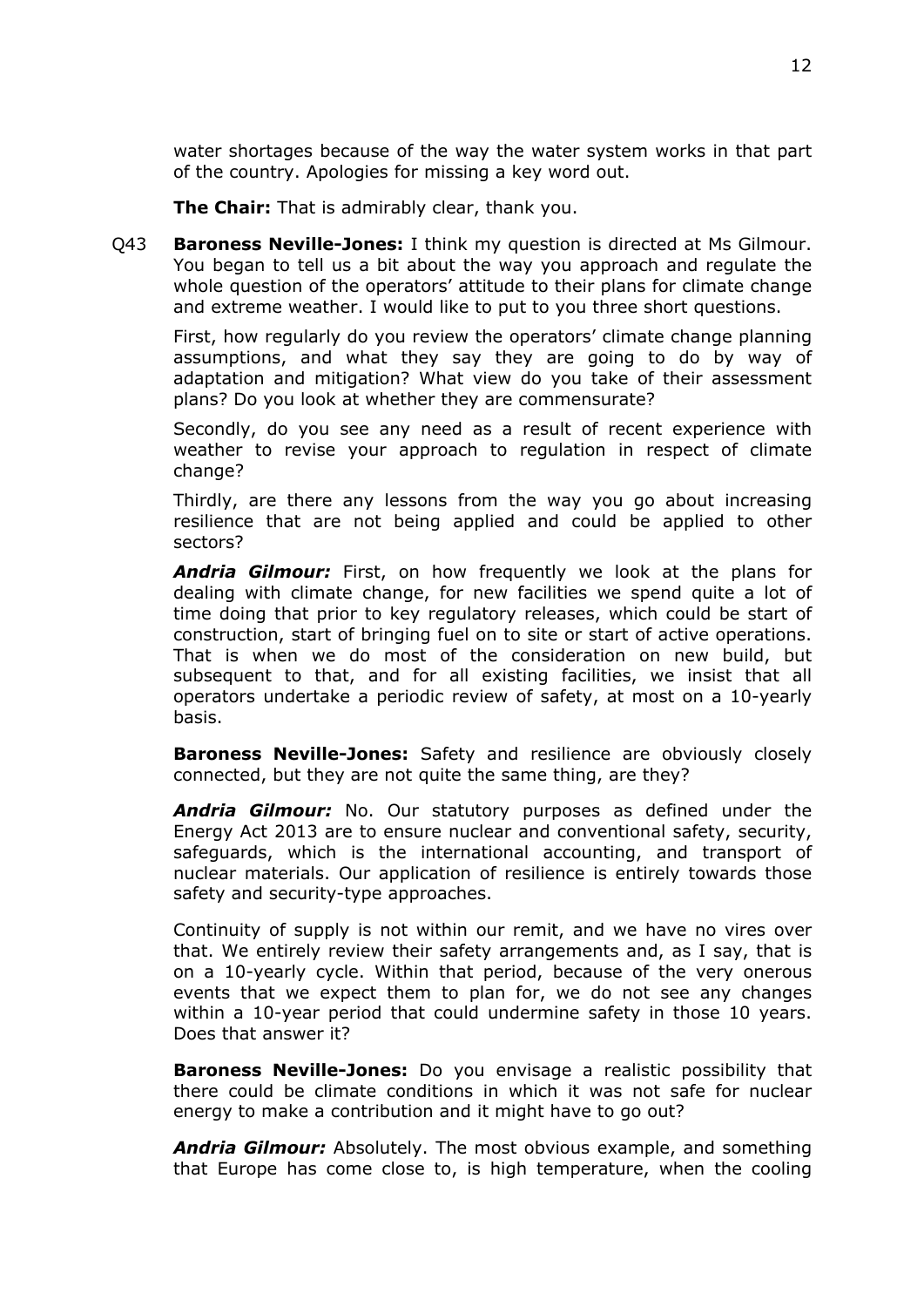function could be compromised or the margins reduced. Certainly in parts of Europe in the last few years there have been times when operators have either reduced power output or even switched off reactors to ensure safety. In the UK context we could foresee that happening within the sorts of periods that you describe as medium term, five years.

**Baroness Neville-Jones:** There are no modifications to the plants that could be made that would increase their capacity to work in high-temperature situations.

*Andria Gilmour:* There certainly are, but that is a cost/economic balance, and we do not get involved. We have no vires to look at the cost-effectiveness of the measures. If they are safe, they have complied with their requirements under the law that we regulate.

**Baroness Neville-Jones:** I get the feeling from what you are saying that your regulatory focus is so much on safety that you are limited in what you can demand of the operators in relation to climate change.

*Andria Gilmour:* We have no statutory purpose to regulate continuity of supply.

**Baroness Neville-Jones:** You are very specific, are you not?

*Andria Gilmour:* Very definitely.

**Baroness Neville-Jones:** Is there is a gap in the system?

*Andria Gilmour:* Potentially.

**Baroness Neville-Jones:** Thank you. Say something about the other two questions, if you would not mind.

*Andria Gilmour:* Certainly. Clearly, we are very cognisant of the potential challenges that may arise from climate change. The difficulty we have is that we do not know what aspect of our climate will change, by how much, and when, so we insist on a precautionary approach.

We generally recommend that duty holders take a management adaptive approach. We worked closely with the Environment Agency to develop that, so that we have a consistent approach across a range of different industries, although it may manifest itself in a slightly more onerous way in the nuclear industry, whereby as long as they plan and have contingency for a very severe scenario they do not necessarily have to be resilient to that from day one. An example might be a sea wall, whereby you design a foundation to a sea wall that can be extended higher should you need to do that at some time in the future.

The lessons for the rest of UK critical infrastructure are probably limited. Because we insist on such onerous conditions to remain safe against, it would probably be disproportionate for other aspects of UK critical infrastructure to achieve the same level of resilience, because, as I think my colleague from the Office of Rail and Road mentioned, there has to be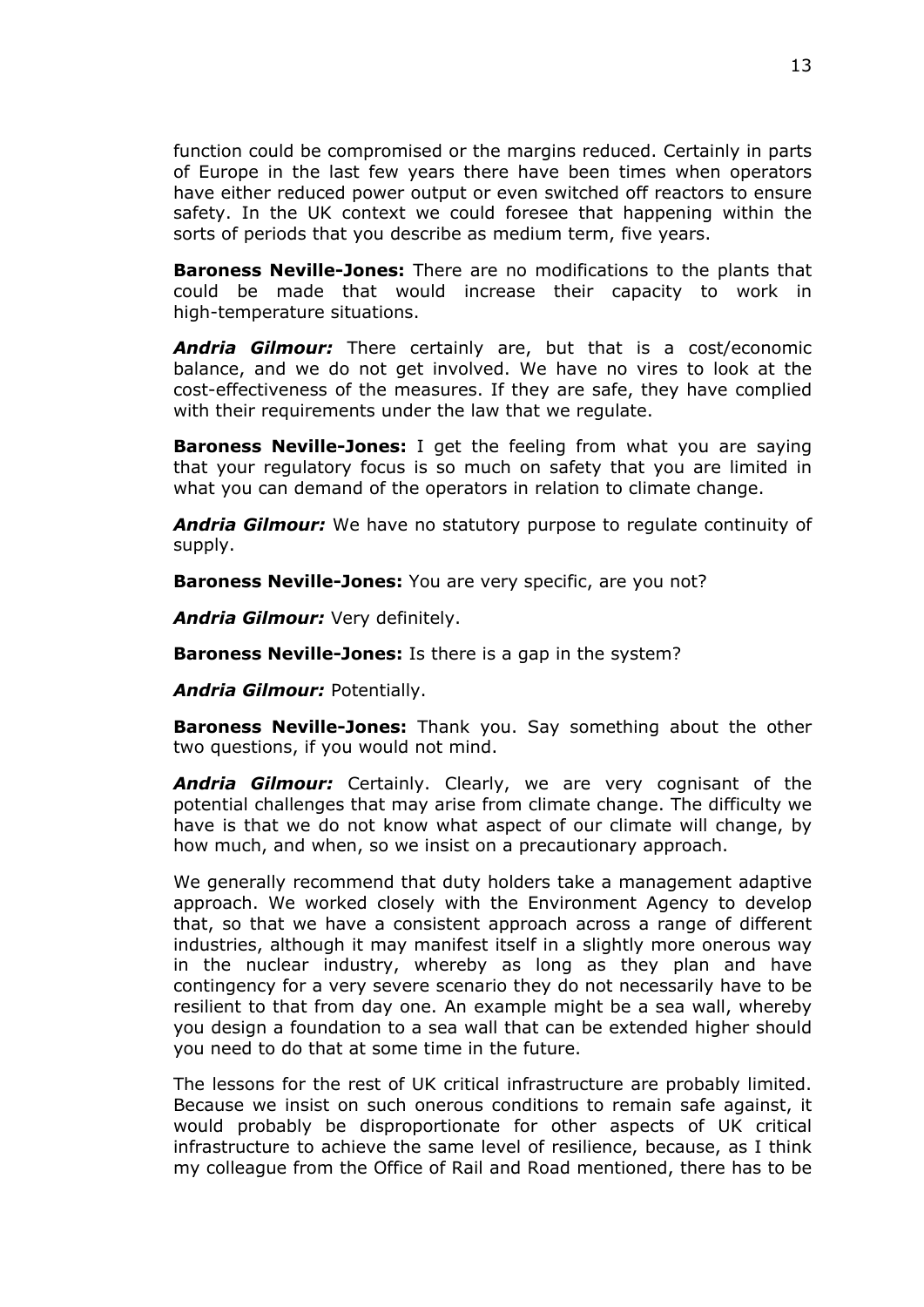a level at which you consider failure to be tolerable. With nuclear safety, obviously, that is exceptionally high, so we have very onerous conditions, but it would be disproportionate to apply that to the rest of UK critical infrastructure.

**Steve Fletcher:** We would not be too accepting of failure, but we would be accepting of mitigation in place. We are not expecting anything to be bombproof. With the infrastructure being Victorian and 20,000 miles long, it is not likely that it would be affordable to complete everything, fix everything and be resilient for everything.

**Baroness Neville-Jones:** I have a question later on about electricity, which of course is absolutely key. Again, we need more of it and bigger infrastructure, and there is already an apprehension that we will have to generate a lot more electricity. It seems to me that there is a gap in the system if nuclear is one of the elements where, instead of contributing when we have a severe weather situation, it goes out precisely when we need help. I think that is an issue.

**The Chair:** That is where we get into the territory between them and Ofgem.

**Baroness Neville-Jones:** It is certainly something to note in our report. Does anybody else want to contribute?

*Dr Charlotte Ramsay:* I can pick that up if it is not going to come up later. To the point about the power sector becoming an increasingly important component part of the resilience of other sectors, which I think is what you are getting at—

#### **Baroness Neville-Jones:** Yes.

*Dr Charlotte Ramsay:* —it sits within our remit to be aware of that, and to take account of it in what Ofgem is doing, over and above its ordinary duties on network price controls in the space of resilience, and understanding the resilience of the power sector.

It sits in the first instance with the electricity system operator and how we regulate the electricity system operator. The electricity system operator is now subject to a separate price control from the transmission network owner. Part of the new price control and regulatory oversight that it is subject to has seen the introduction of a system restoration standard, in addition to the pre-existing focus which the system operator always had in playing its role of delivering security of supply. The restoration standard is essentially how the system operator can restart the system or ensure that it has an understanding end to end of the resilience of the power system. It is starting to bring that focus on to whether the power system is resilient overall. By introducing it as a restoration standard with the system operator, we are placing that focus with the party best placed to influence it.

We are at the beginning of getting confident that we have a power system that will be resilient, because we are at the beginning of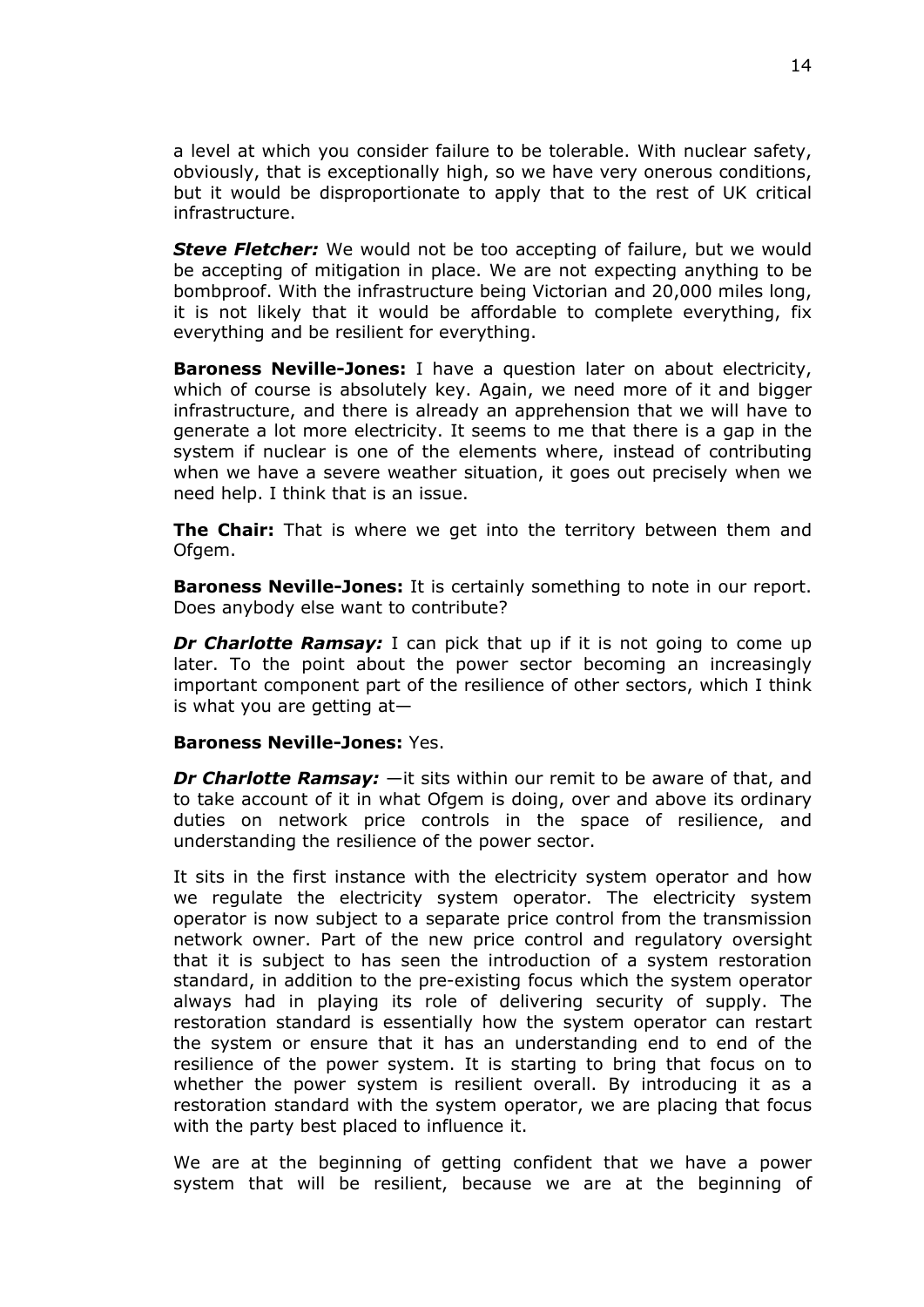processing what it means to meet net-zero targets, which include the electrification of huge amounts of energy demand across the country. To be able to get on top of that, just having restoration standards for the ESO, for the system operator, is not sufficient. Understanding in more detail the interaction across many elements of our critical national infrastructure to be able to deliver resilience is of utmost importance.

Another area of activity worth looking into is how the energy sector and other sectors with CNI are working together to try to understand the implications of the changing system dynamics. I can speak for the energy sector, where this has been coming about over the last one to two years. There is an annual activity co-ordinated by the national emergency co-ordinator, which sits with National Grid, whereby they pool together operators of critical national infrastructure and run a crisis exercise, stress-testing the system overall, with a focus on resilience in general and emergency preparedness and testing emergency protocols.

In recent exercises, one thing that has come out as we have been observing the changing dynamic in the system is that there is far more interaction and interactivity between CNI. In the energy space this has spawned additional working groups that sit beneath the institutional structures that we already have to address the changing interactions between the gas and electricity system operator. As I understand it, it has also prompted, through last summer, a much wider assessment of resilience across critical national infrastructure, resulting in some lessons learned for the energy sector, for Ofgem, for the system operators and for BEIS, and for the infrastructure owners beyond. It is by no means fixing everything, but it may provide some reassurance that the parties with responsibilities in that space are starting to think about resilience in this new context.

**Baroness Neville-Jones:** It seems to me that I can demolish a little bit of my other question.

**The Chair**: I think that is right. In the meantime, Lord Snape.

Q44 **Lord Snape:** May I address a question to you, Mr Fletcher? The ORR submission to this committee said that it is working with Network Rail to develop "more robust output measures and indicators" for the next funding period, and that you expect to see closer working with other infrastructure managers. Does that mean that you are dissatisfied with Network Rail's current approach to climate adaptation? Whether you are dissatisfied or not, what further measures, if any, do you think Network Rail could take?

*Steve Fletcher:* I would not suggest that we are ever satisfied. We are always challenging and ensuring that Network Rail improves and does more.

**Lord Snape:** It is not a word you like to see in *Hansard.* I appreciate that.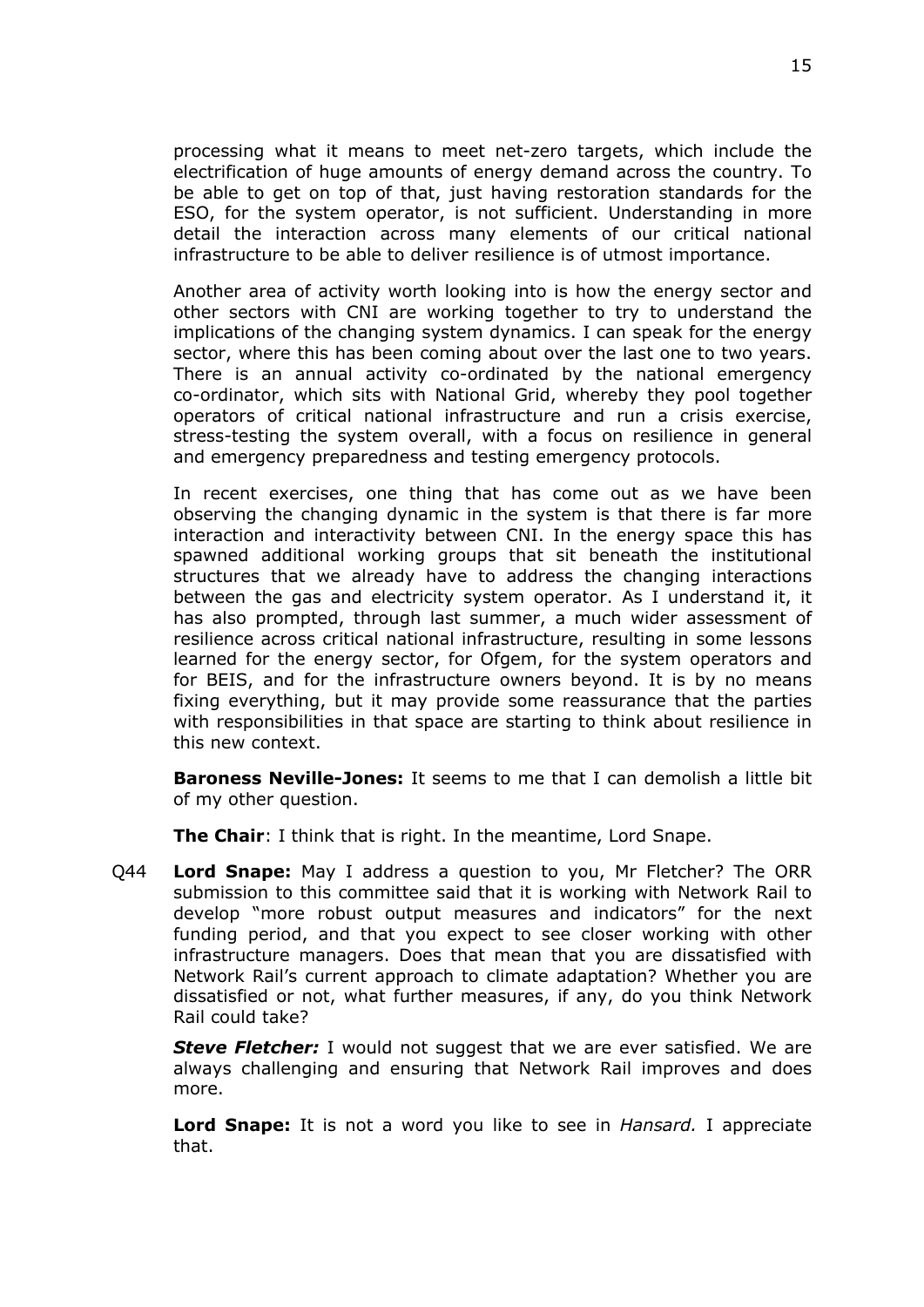*Steve Fletcher:* No. Perhaps I could take us back a bit. Back in 2013, we were very keen for Network Rail to produce its climatic change and adaptation plans, and we forced it to do that in 2013 as part of a periodic review. We are currently in what we call CP6, which is a control period. When that was under review, we reviewed Network Rail's plans and we were not satisfied that enough money was being spent on earthworks and drainage. We instructed Network Rail—or determined, I should say—that on top of its original plans another £0.5 billion should be spent in that particular area, which is what has taken place.

Over the last two years, we have found that the system has been under even more stress than was forecast then. Despite the additional funding, over the last two or three years certain events have taken place. There was the issue at Carmont when we had tragic fatalities. Since then, we have had recommendations from Lord Mair and Dame Julia Slingo, and we are holding Network Rail to account against those. Nevertheless, given the forecast, the system has been somewhat stressed.

In the current review for the next control period, it is vital that we assess better measures and look to get better forecasting. The greatest challenge is not planning, which can be construed as jam tomorrow; it is actually seeing things on the ground, and things that can be done. We do not want some algorithm, some abstract measure, that we can use as the regulator and say, "They're 1.2 and 2.1, and they've gone up two digits". What we want for the next control period is to come up with real pragmatic measures where we are able to have the infrastructure operators demonstrate to us that they are actually making progress.

That is not to say that they have not made progress. The ORR believes that Network Rail has come a long way in the last 10 years, but there is more to be done. We will hold it to account against these more appropriate, pragmatic, better measures to make sure that we continue to address what is, to be fair, an ever-changing challenge.

**Lord Snape:** Have you seen the interim report on the Salisbury accident that took place in October last year?

*Steve Fletcher:* I have not seen that report myself. I know that it refers to the adhesion of the trains and the collision between the two trains, and how high wind and leaf on the track can have a devastating impact. No, I have not seen the interim report. That is part of our safety inspectorate area, and no doubt I will see it in the fullness of time.

**Lord Snape:** You have put your finger on part of the cause. The report cites 12 hours of strong winds and heavy rain. I think you would all recognise that we are early into climate change, and 12 hours of heavy rain and strong winds will not be that unusual at this time of the year in future. The time since the railhead treatment train passed over the particular stretch of track was 32 hours. The leaf mulch on the track was, we think, and the interim report indicates, the direct cause of the accident. Network Rail aims to treat susceptible track every 24 hours. Should that aim be strengthened, and should it maintain a 24-hour period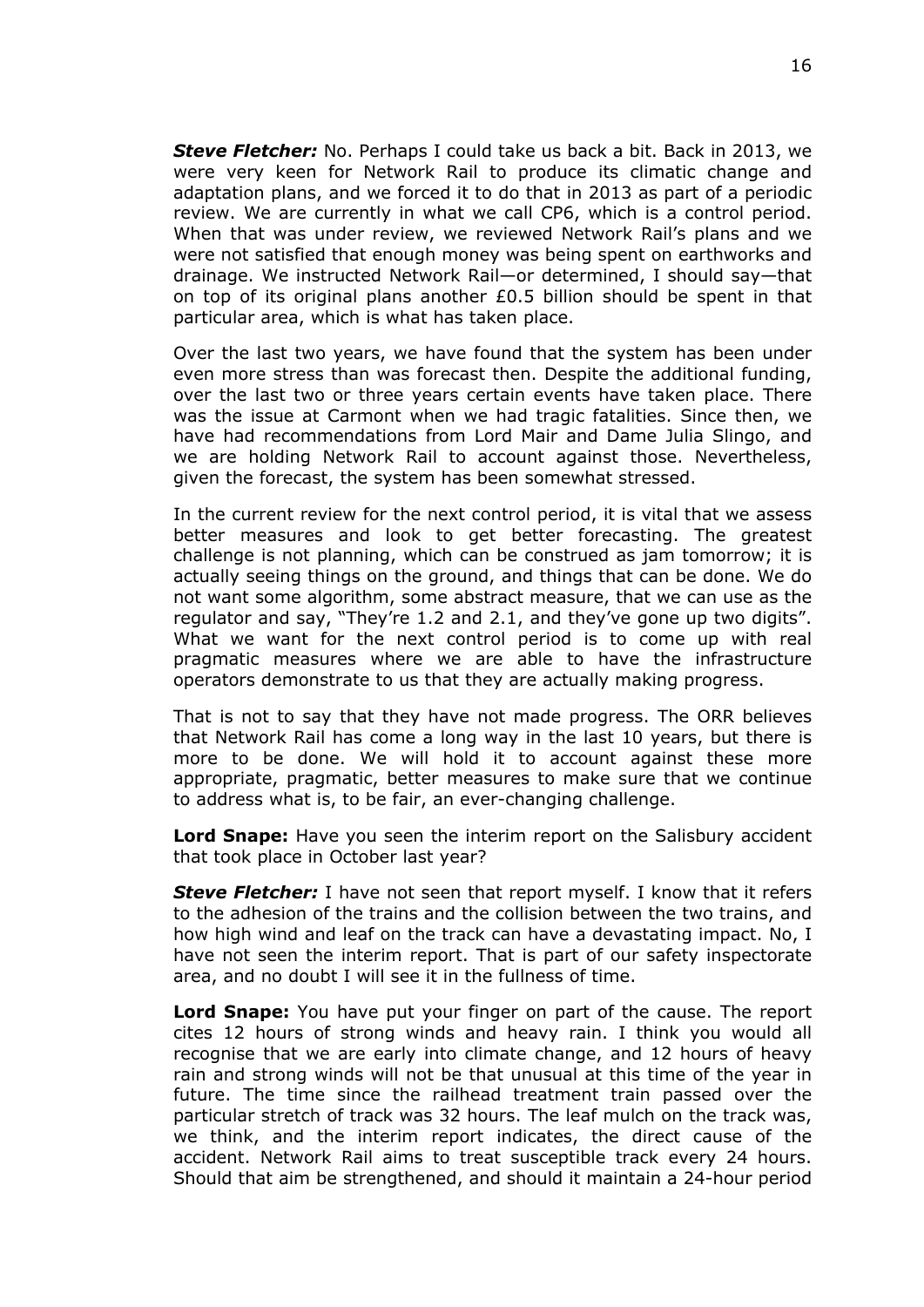rather than 32 hours, as happened on this occasion?

*Steve Fletcher:* That is a level of operational detail beyond my current knowledge, having not read the interim report and the recommendations from Network Rail and its responses. Is it sufficient? No, I would say not. I would use the analogy of a leaky bucket. You do not put another bucket under a leaky bucket. You replace it and put in something new, or you stop the water flowing, so you never get a leak. What I mean by that is that lots of work can be done on vegetation management. What we want is no leaves on the track. You can never get no leaves on the track, but we can improve vegetation management on the periphery of the railway corridor, and replace it with biodiverse alternatives, which will be good for the environment and safer for the railway.

**Lord Snape:** I understand that too, but in much maligned British Rail days vegetation was cut back from the track, and trees alongside the track were removed. I realise that these days you need a public inquiry to chop down a tree, but would you not agree that in recent years we have allowed vegetation to encroach on to railway property with results such as the Salisbury accident, which could of course have been far worse? Salisbury meant a driver seriously injured and two passengers kept in hospital overnight. Had one of the trains been moving faster than it was, we would have been talking about another serious railway accident. Can we not get vegetation cut back completely, as it used to be?

*Steve Fletcher:* It is a lot more complex than that. My learned colleagues to my side would endorse this, not that I am asking them to speak for me or agree with me completely on this particular occasion. Earthworks require trees and vegetation, which bring stability to the earthworks. We need the right mix of vegetation to enable just that, where we can reduce, minimise or remove the risk of leaves on the track.

Cutting down all trees and napalming the whole Network Rail corridor would be catastrophic. It would generate more risks and different risks that you would call us to task on and discuss in one of the committees. We need to get the right balance. We need to get the balance between having the right vegetation, and for Network Rail to have the competency, and to build its competency, to manage that vegetation in such a way that we can get safety and have the right balance of vegetation in the infrastructure.

**Lord Snape:** Finally, you would agree we have not got to that happy position yet.

*Steve Fletcher:* We have not got to that happy position yet. As I say, there are 20,000 miles of railway corridor and a lot of vegetation. Network Rail has its plans, and the ORR holds it to account on them and scrutinises its vegetation planning and processes on a periodic basis.

Q45 **Baroness Crawley:** My question is also about climate adaptation plans. The Adaptation Committee of the Committee on Climate Change concluded last year that "The UK does not yet have a vision for successful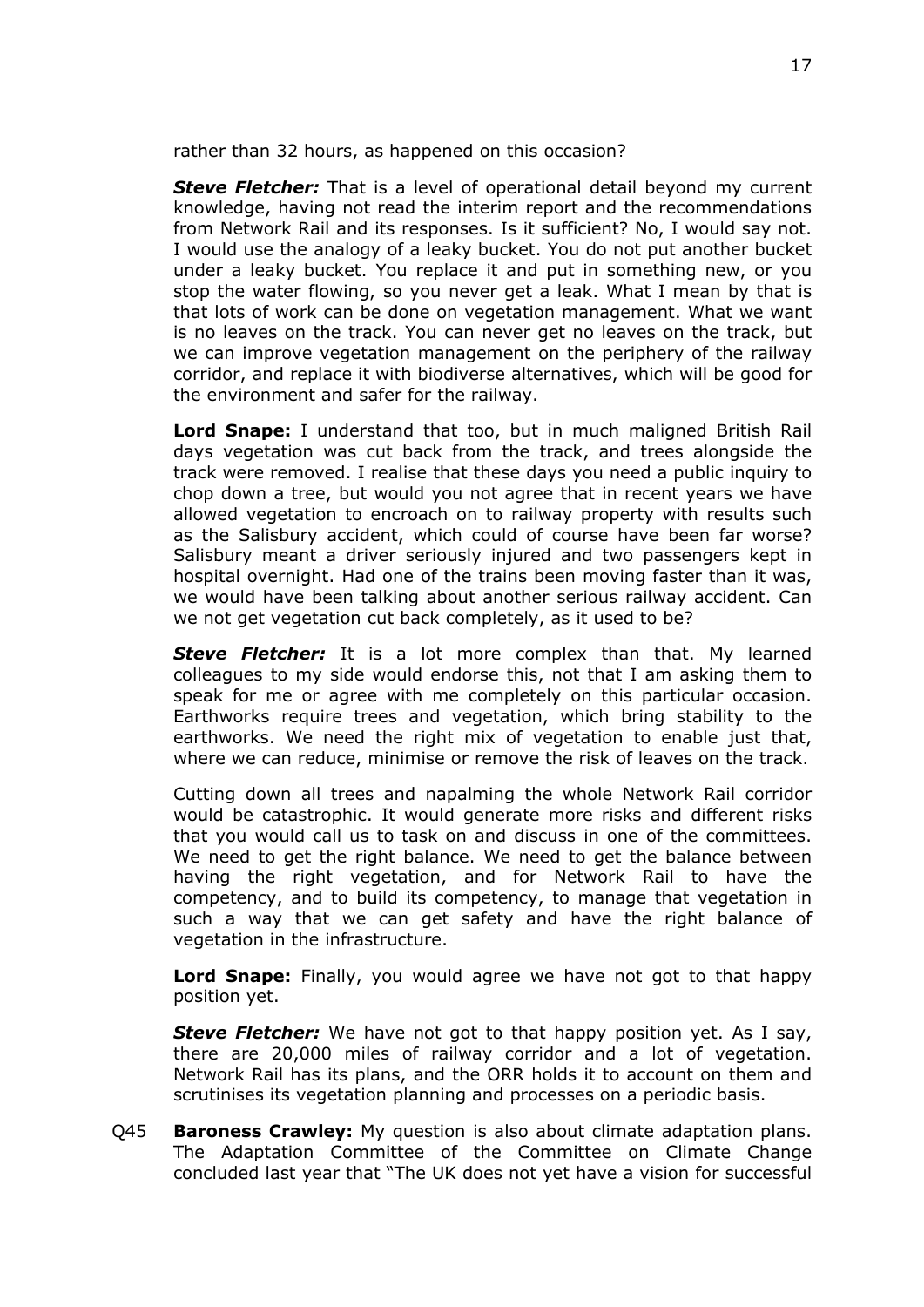adaptation to climate change, nor measurable targets to assess progress". You said in your submission, Mr Fletcher, that the National Highways climate adaptation plans are "largely a reaction to events, rather than proactive improvements". Should we be very concerned about this, and what would you prefer its adaptation plans to look like?

Secondly, is there more that the Office of Rail and Road could do to encourage National Highways to invest in climate adaptation, or does the situation require government intervention?

*Steve Fletcher:* Thank you for those questions. Would you allow me to give some context for the role of the Office of Rail and Road with respect to National Highways? In the rail sector, the ORR has 380 staff who are allocated to holding Network Rail to account on an economic and a safety basis, and we are accountable to Parliament for that.

Our role is somewhat different on National Highways. For National Highways, with a team of 19 people—not 380—on behalf of the DfT, and at its request we review its road investment strategies and delivery of its plans. It is very much the monitoring of implementation of its plans and delivery of them at a high strategic level, as opposed to a more intrusive review of National Highways in a similar way to that for Network Rail. We do that on behalf of DfT. We support DfT at its request. It has come to our organisation and requested that, under a remit, we provide it with a service in a sense to have oversight of the delivery of the risk.

Would we want to see more? The Office of Rail and Road would be supportive of broadening its remit for the DfT; and asset management, of which climatic change and adaptation is a part, is a very good area where we would be more than happy to assist DfT. As I said, our function for highways is somewhat different from rail. It is very much a specific remit that we deliver on behalf of the DfT.

**Baroness Crawley:** Thank you, Mr Fletcher. When was the last time the Office of Rail and Road spoke to the department about your climate adaptation concern?

*Steve Fletcher:* Under the remit we are engaged and work directly for DfT. For both rail and road we meet DfT on a regular, periodic basis at a senior level and throughout the hierarchy of our management structure and that of DfT. We have regular discussions with DfT, on issues of climate change adaptation as well as business planning and asset management, to different levels of detail depending on whether it be road or rail.

**Baroness Crawley:** I see. Thank you for that.

Q46 **Lord Dannatt:** We have heard that the statutory resilience duty on water companies has led to much more focus on long-term resilience. Are there any reasons why other CNI sectors should not also be subject to a statutory resilience duty, enforced by regulators?

*Dr Charlotte Ramsay:* For the energy sector, we already have other requirements on the network operators and the system operators that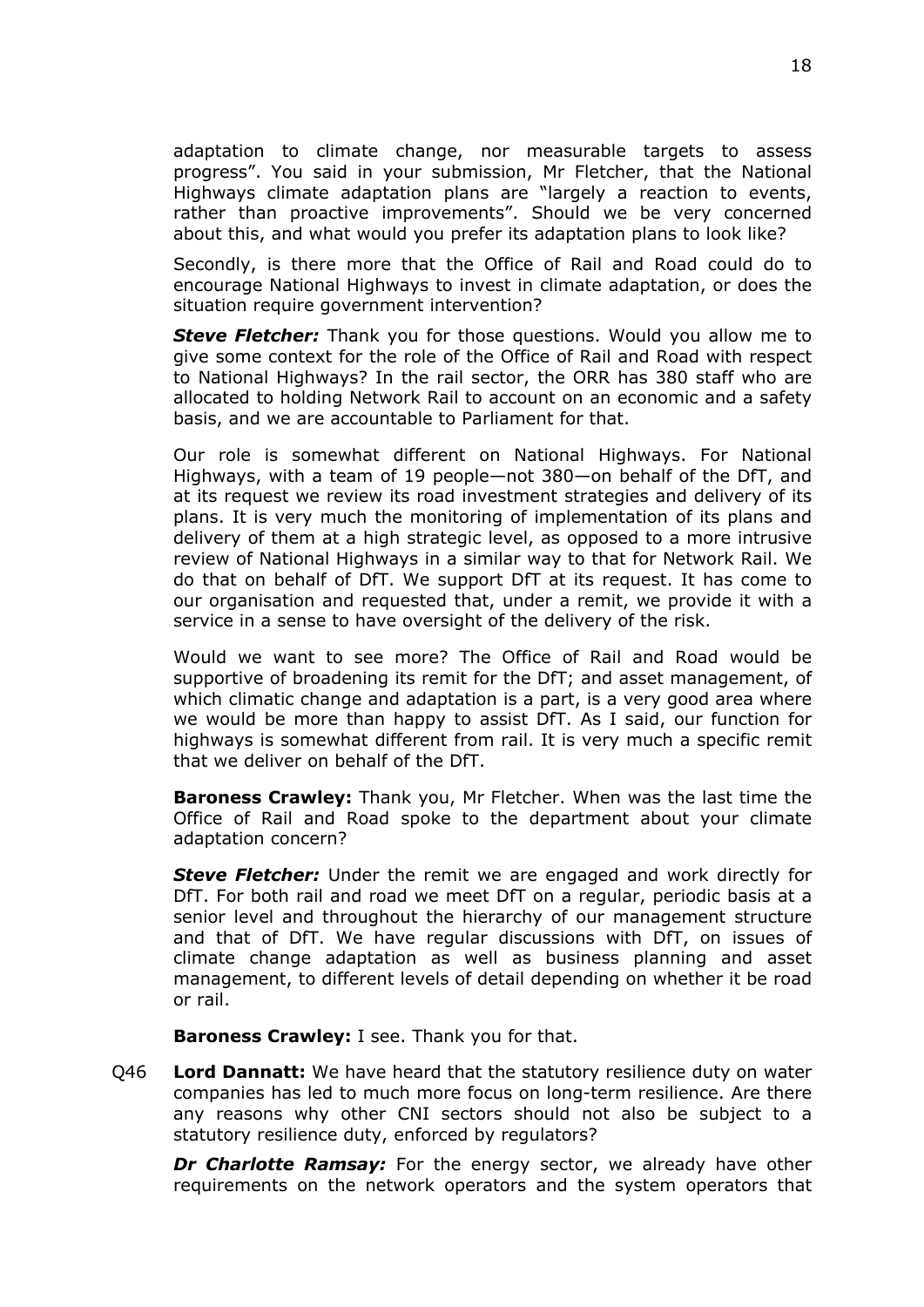may have equivalent status. As I described, we operate using standards that we can enforce against, which in the resilience space have been in play for quite some time and have been delivering positive proactive outcomes in encouraging network companies and system operators to think ahead about what investments and procedures they need to put in place. That is not to say that an explicit resilience duty, enshrined, say, in a licence, would not further emphasise its importance, but I think that in the energy sector we already have quite a significant track record of identifying resilience as being important for the companies we regulate.

*Emma Howard Boyd:* On the change in climate that we are now seeing, today I was given the fantastic example of the River Wye, where since 1795 there have been 15 floods, seven of them since 2000 and five in the last three years. Something is changing, something is happening more frequently. We need to make sure that climate resilience is embedded in the heart of the way we regulate different sectors, because this is changing at some pace.

**Lord Dannatt:** Staying in your area, earlier you gave a figure for the river mileage—I cannot remember what it was—that the Environment Agency looks after. Quite a lot of them are quite small rivers. Is there a case for saying that they could be de-mained and that inland drainage boards could perhaps look after them rather better?

*Emma Howard Boyd:* I could check the figures I gave, but I think they would be main rivers. We have been working very closely with internal drainage boards, where they have the right governance structures, to make sure that they are looking after them. These are exactly the sorts of things that we are doing to get the right balance between the work that we do at the Environment Agency and the work that farmers and internal drainage boards do.

**Lord Dannatt:** Part of the problem seems to be that along the course of a river one agency is responsible for a bit of it, another part of the river is the responsibility of someone else and for another part it is someone else again. Actually trying to get a whole-river management policy in place sometimes proves quite difficult.

*Emma Howard Boyd:* This is where we have a strategic overview at the Environment Agency. Our flood strategy, which goes to 2100 and is broken down into five-year segments, sets out very clearly how we work with different risk management authorities to make sure that the balance is right and that we see progress in line with the budgets we have secured. We are working on this very carefully to make sure that it is clear who has responsibility for delivering the flood schemes for which we have investment.

For the current five-year period we have just started, far more of the projects are the responsibility of local authorities. Again, we have strategic overview, working with the different risk management authorities, to make sure that the schemes are put in place. That involves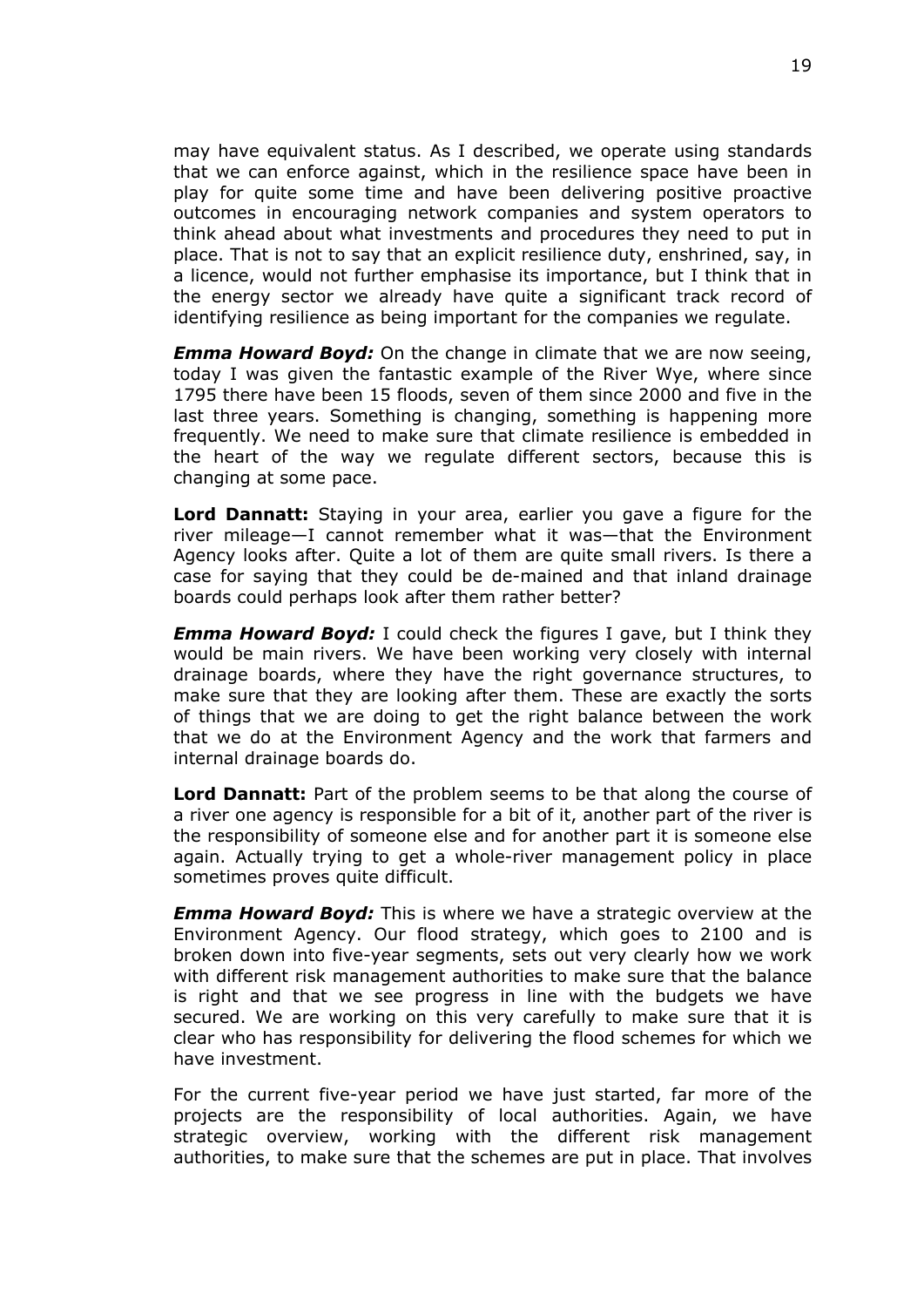anything and everything from grey infrastructure to natural schemes and property-level resilience.

**Lord Dannatt:** Given that you have the overall responsibility, do you feel you have enough enforcement powers to make other risk managers fall in line and do what you need them to do?

*Emma Howard Boyd:* On our flood programme, it is quite clear that we are working together on the delivery of the scheme. Where we need to look more broadly at climate resilience is all the other infrastructure that exists to make sure that it is prepared for the climate change that we are beginning to see. That is where we need to work more closely with other regulators, as well as with operators. Next month I have a visit with the chairs of the Office for Nuclear Regulation and the Health and Safety Executive at a nuclear site to look at some of the work we need to do together on the climate change agenda. I welcome the way we are beginning to work more closely to make sure that we get this right and get ahead of climate change. What is so great about your inquiry is that it is getting ahead of the climate change that we are now beginning to see.

**The Chair:** We hope so.

**Lord Dannatt:** I observe that you are making a very powerful case for collaboration to bring all the various agencies together. If we stovepipe it, we will have elegant solutions in some places that are not comprehensive.

*Emma Howard Boyd:* How we work is very complex. In particular, as we see the integrated impact of the different storms, in the last three storms we have had winds and flooding. In bringing all that together so that our own incident response is resilient to the types of climate events we are experiencing, we are hugely reliant on electricity for warning and informing and for some of the work on our infrastructure that we are responsible for. We need to make sure not only that we are there to work on flooding, but that we can do it in a resilient way.

Q47 **Viscount Stansgate:** We have been told that over the last few decades the key focus of regulators has been to try to keep down consumer prices. Has that been the case? Has it been to the detriment of climate adaptation and resilience? In the context of current concerns about utility bills and the cost of living, is significant government investment required to ensure that resilience investments are made, or are there other ways, in your view, in which you can incentivise investment by operators without hitting consumers?

*Steve Fletcher:* Yes. The regulator has been driving down costs and encouraging efficiency, justifiably so, and will continue to do so, especially after the pandemic. Has that been detrimental to climate change adaptation? No. Dependence on the funds available does not mean that you cannot be adapting. You can adapt with the funds that you have available.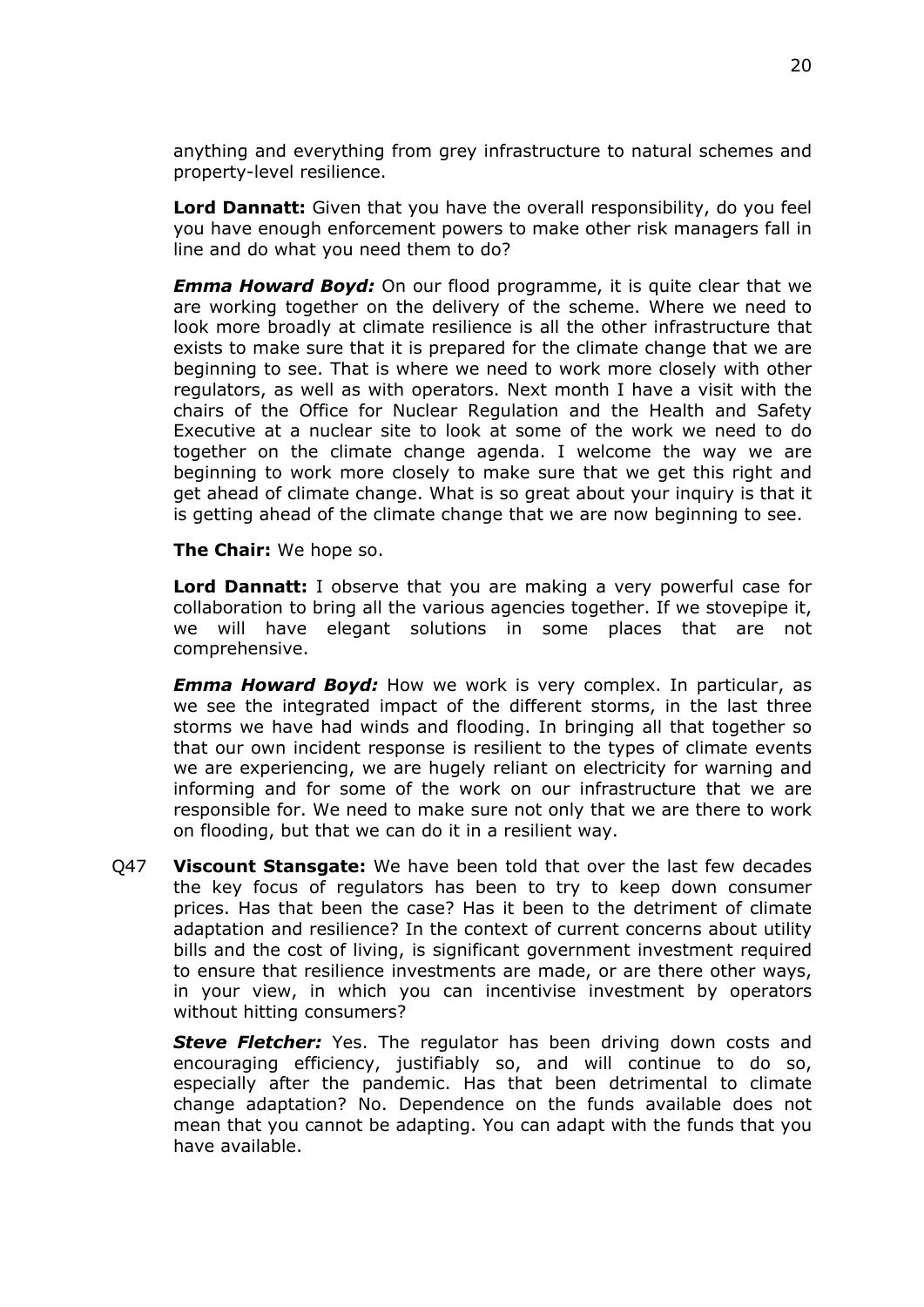On the technological advancements and collaborations that exist, more natural capital investment, or hard infrastructure, is a good and efficient way of achieving additional resilience. I mentioned earlier that back in 2013 we demanded that Network Rail produce its WRCCA plans and that we encouraged further investment in particular assets, such as earthworks and drainage, but at the very same time we have driven Network Rail to be more efficient and to do things faster and more efficiently. We will continue to do that and encourage the inclusion of adaptation at the core of the work that is delivered.

*Dr Charlotte Ramsay:* From an energy perspective, I echo Steve's responses. Keeping prices down has absolutely been a focus, making sure that infrastructure is delivered at the lowest cost to consumers, but it has not been at the expense of delivering infrastructure that is fit for purpose, including resilience. I think I said in previous responses that resilience has been one of the cornerstones of our regulatory price control approach for many years. The approach that we have taken in recent price controls has also been driving higher performance, standards and reliability.

That said, there is still room for improvement, adaptation and change, in particular the imperative for faster change and a faster response that may have begun in 2019 with the Government's commitment to net zero. The investigations and things that followed from that have shown us that we need to continue to make sure that our regulatory frameworks are pushing for more and better. You see that in the development of the distribution network operators' price controls to include the climate resilience strategy, which could well be a step change in the way they approach climate resilience. As we learn things from this approach, we will roll it out to transmission networks and to the system operators, and learn lessons more broadly as to how we can continue to adapt our approach.

On the important point of who pays and how much all this will cost, it will be a challenge because, given the demand for resilience to be there and how much is enough, people in the energy sector do not want to say that we will be off power, off grid, for any time at all, but that obviously costs. Understanding the trade-offs that come from higher levels of resilience versus cost is incredibly important, but it is also about understanding the opportunities for working collectively. There has been an engaging conversation this afternoon about the potential for optimising and reducing the overall cost by critical national infrastructure owners working together to find common solutions. There is absolutely space for that, as well as space for a broader conversation with government, as there must be, about what kind of risks we are prepared to take and the distribution of costs.

**Viscount Stansgate:** Who do you think should be paying for increased CNI resilience?

*Dr Charlotte Ramsay:* There is probably a fuller discussion to be had. Energy consumers already pay for resilience in their networks. We see climate resilience turning the dial on the type of resilience we need in